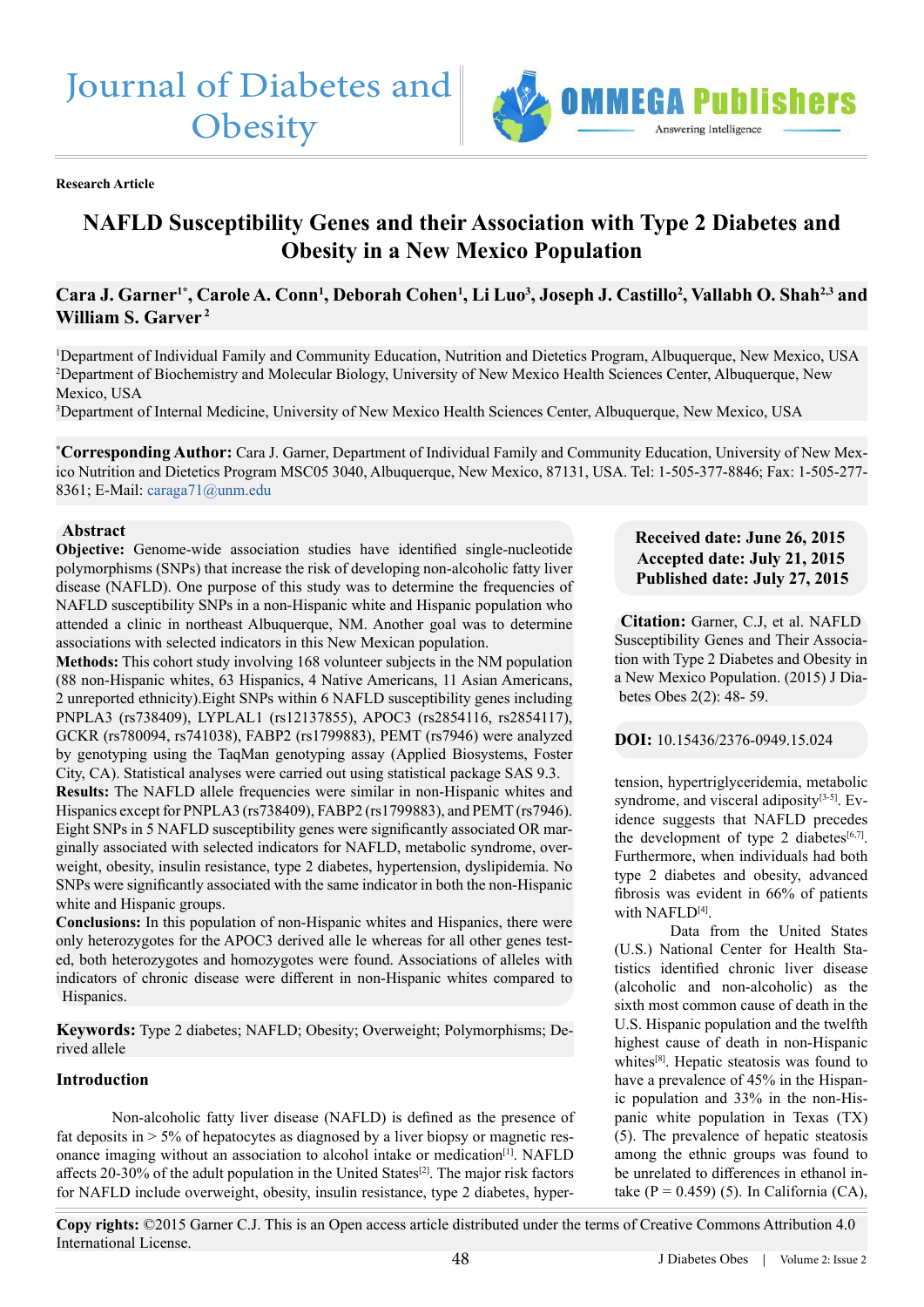the prevalence of newly diagnosed NAFLD was 44.7% of the non-Hispanic white population and 28.3% in the Hispanic population[\[9\].](#page-11-5) Prevalence data is not available for hepatic steatosis due to either nonalcoholic or alcoholic causes in non-Hispanic whites and Hispanics in New Mexico (NM), Arizona, and Nevada. NAFLD susceptibility single nucleotide polymorphisms (SNPs) may contribute to this epidemic of chronic liver disease. The frequency of NAFLD susceptibility SNPs is unknown in the adult NM population. Hispanics in NM have substantial Native American ancestry because many Native Americans settled in this region before the influx of Hispanics occurred<sup>[10]</sup>. Hispanics with Native American genes may have a dissimilar risk of developing NAFLD compared to other Hispanic populations with other genetic ancestry. Therefore, because of the social and genetic admixture between Native American genes in the NM Hispanics and non-Hispanic whites, the data regarding NAFLD for the Albuquerque, NM population may be different from the known published data from CA and TX. There are 32 NAFLD susceptibility genes and 52 SNPs that have been identified by GWAS. The GWAS genes found in the Hispanic and non-Hispanic white populations that interact with different diets include PNPLA3, LYPLAL1, APOC3, GCKR, FABP2, and PEMT. Table 1 summarizes the functions of the genes when they are homozygous for the ancestral allele. Table 1 also summarizes changes in function when the derived allele is present. The derived allele is underlined to indicate a risk allele for NAFLD. Only PNPLA3, GCKR, and FABP2 have been evaluated in relation to type 2 diabetes or obesity, which are known to be associated with NAFLD[\[11-18\]](#page-11-7).

**Table 1:** NAFLD Gene function and changes with polymorphisms

| Gene/SNP                                            | Function and Changes                                                                                                                                                                                                                                                                                                                                                                                                                                                                                                                                                                                                                                                                                                                                                                                                                       |
|-----------------------------------------------------|--------------------------------------------------------------------------------------------------------------------------------------------------------------------------------------------------------------------------------------------------------------------------------------------------------------------------------------------------------------------------------------------------------------------------------------------------------------------------------------------------------------------------------------------------------------------------------------------------------------------------------------------------------------------------------------------------------------------------------------------------------------------------------------------------------------------------------------------|
| PNPLA3<br>rs738409<br>(C > G ;<br>I148M             | - Breakdown of TG in liver <sup>[4,13]</sup><br>- Polymorphism increases hepatic steatosis by preventing<br>TG breakdown <sup>[4,13]</sup>                                                                                                                                                                                                                                                                                                                                                                                                                                                                                                                                                                                                                                                                                                 |
| LYP-<br>LAL1 rs<br>1213<br>7 8 5 5<br>(T>C)         | The functions for LYPLAL1 are hypotheses with variable<br>support.<br>1) Codes for an acyl thioesterase that may act as a TG lipase<br>particularly in subcutaneous adipose tissue of obese individ-<br>$u$ als <sup>[31,34]</sup><br>2) Other potential function is the control of depalmitoviation<br>of calcium-activated potassium (BK) channels, slowing exit<br>from the Golgi so there are fewer functioning BK channels<br>in the cell surface membrane. A splice variant of LYPLAL1<br>cannot depalmitoylate efficiently, either because it is non-<br>functional or because it only targets some channels resulting<br>in even fewer BK channels in the cell membrane <sup>[34]</sup><br>- Polymorphism acts with PNPLA3 protein, adiponutrin, in<br>the breakdown of TG in fat cells to mobilize free fatty ac-<br>$ids^{[31]}$ |
| APOC3<br>rs2854116<br>(T > C)<br>rs2854117<br>(C>T) | - Dampens lipoprotein lipase, hepatic lipase, and uptake of<br>TG rich particles causing hypertriglyceridemia <sup>[22]</sup><br>- Under lipid rich conditions, APOC3 aids assembly and se-<br>cretion of very low-density lipoprotein (VLDL) <sup>[22]</sup><br>- Both polymorphisms inhibit this assembly and secretion of<br>VLDL particles resulting in TG remaining in the liver caus-<br>ing NAFLD[22]                                                                                                                                                                                                                                                                                                                                                                                                                               |



| <b>GCKR</b><br>rs780094<br>(C>T),<br>rs741038<br>(T>C) | - Glucokinase Regulatory Protein (GCKR) inhibits glucoki-<br>nase and down-regulates hepatic glucose uptake and liver<br>fat storage[16]<br>- Polymorphism decreases the inhibitory effect of GCK<br>regulatory protein on glucokinase activity and this polymor-<br>phism results in higher de novo lipogenesis and liver TG<br>accumulation in humans <sup>[16]</sup><br>- Lowers glucokinase regulatory protein and provides more<br>substrate for de novo lipogenesis and upregulates glucoki-<br>nase activity[16]<br>- Inherited together more often than expected by chance with<br>rs1260326, encoding for the P446L protein variant, which<br>downregulates the ability of GCKR to inhibit glucokinase<br>when fructose-6-phosphate is high <sup>[30]</sup><br>- Cause elevated hepatic glucokinase activity resulting in<br>higher glucose uptake by the liver <sup>[30]</sup><br>- No information available on changes in these functions<br>with this polymorphism |
|--------------------------------------------------------|--------------------------------------------------------------------------------------------------------------------------------------------------------------------------------------------------------------------------------------------------------------------------------------------------------------------------------------------------------------------------------------------------------------------------------------------------------------------------------------------------------------------------------------------------------------------------------------------------------------------------------------------------------------------------------------------------------------------------------------------------------------------------------------------------------------------------------------------------------------------------------------------------------------------------------------------------------------------------------|
| <b>PEMT</b><br>rs7946<br>(G > A;<br>V175M              | - Required for phosphatidylcholine synthesis which is im-<br>portant for VLDL synthesis <sup>[35]</sup><br>- Polymorphism interferes with efficient synthesis of VLDL<br>with the consequence being lipid remaining in the liver<br>causing NAFLD[35]                                                                                                                                                                                                                                                                                                                                                                                                                                                                                                                                                                                                                                                                                                                          |
| FABP2<br>rs1799883<br>$(A>G; Al-)$<br>$a54Thr$ )       | - Participate in the uptake, intracellular metabolism and/or<br>transport of long-chain fatty acids (LCFA) <sup>[20]</sup><br>- Polymorphism of codon 54 in FABP2 causes a substitution<br>of threonine (Thr) for the common alanine $(AIa)^{[18,20]}$<br>-Thr-containing protein has twice the affinity for LCFA<br>compared to the Ala-containing protein[18,20]<br>- This may cause increased absorption and then re-esterifi-<br>cation or oxidation of fatty acids by peripheral tissues <sup>[18,20]</sup><br>- Individuals with the polymorphism may absorb extra<br>LCFA or they may be acquired at a quicker rate <sup>[18,20]</sup>                                                                                                                                                                                                                                                                                                                                  |

-Underline indicates the risk allele for NAFLD

In different studies sugar sweetened beverages, carbohydrate intake, linoleic acid, dietary fat, whole grains, choline deficient diet, vegetables, niacin, Mediterranean diet, and omega-3 polyunsaturated fatty acids (PUFA) have been evaluated with regards to a relationship to these genes. Sugar sweetened beverages, carbohydrate intake, linoleic acid, dietary fat, whole grains, and a choline deficient diet exacerbate expressions of detrimental gene polymorphisms[\[14,19-24\]](#page-11-8). In contrast, a high vegetable intake and a Mediterranean diet diminish expression of these polymorphic genes as opposed to a standard Western diet $[14,25]$ . In mice, the expression of the polymorphic APOC3 was lowered by niacin<sup>[\[26\]](#page-11-9)</sup>. The same dietary component may interact differently with dissimilar genes. A higher dietary intake of omega-3 polyunsaturated fatty acids (PUFA) was associated with a detrimental increase in plasma APOC3 in those individuals with the CC polymorphism APOC3 (rs2854116)<sup>[27]</sup>. However, fish oil supplementation was found to lower triglyceride (TG) levels in human subjects homozygous for GCKR (rs741038)<sup>[28]</sup>. Genetic polymorphisms exacerbated by dietary factors may play a role in the pathogenesis of NAFLD in all populations or perhaps only individuals at risk for obesity or type 2 diabetes.

It has been reported that polymorphisms in these 6 genes (PNPLA3, APOC3, GCKR, FABP2, PEMT, LYPLAL1) change important functions and predispose individuals to NA-FLD. Moreover PNPLA3, LYPLAL1, APOC3, GCKR, and FABP2 have been evaluated in relation to type 2 diabetes or obesity, which are known to be associated with NAFLD (See Supplemental Table 1 for references).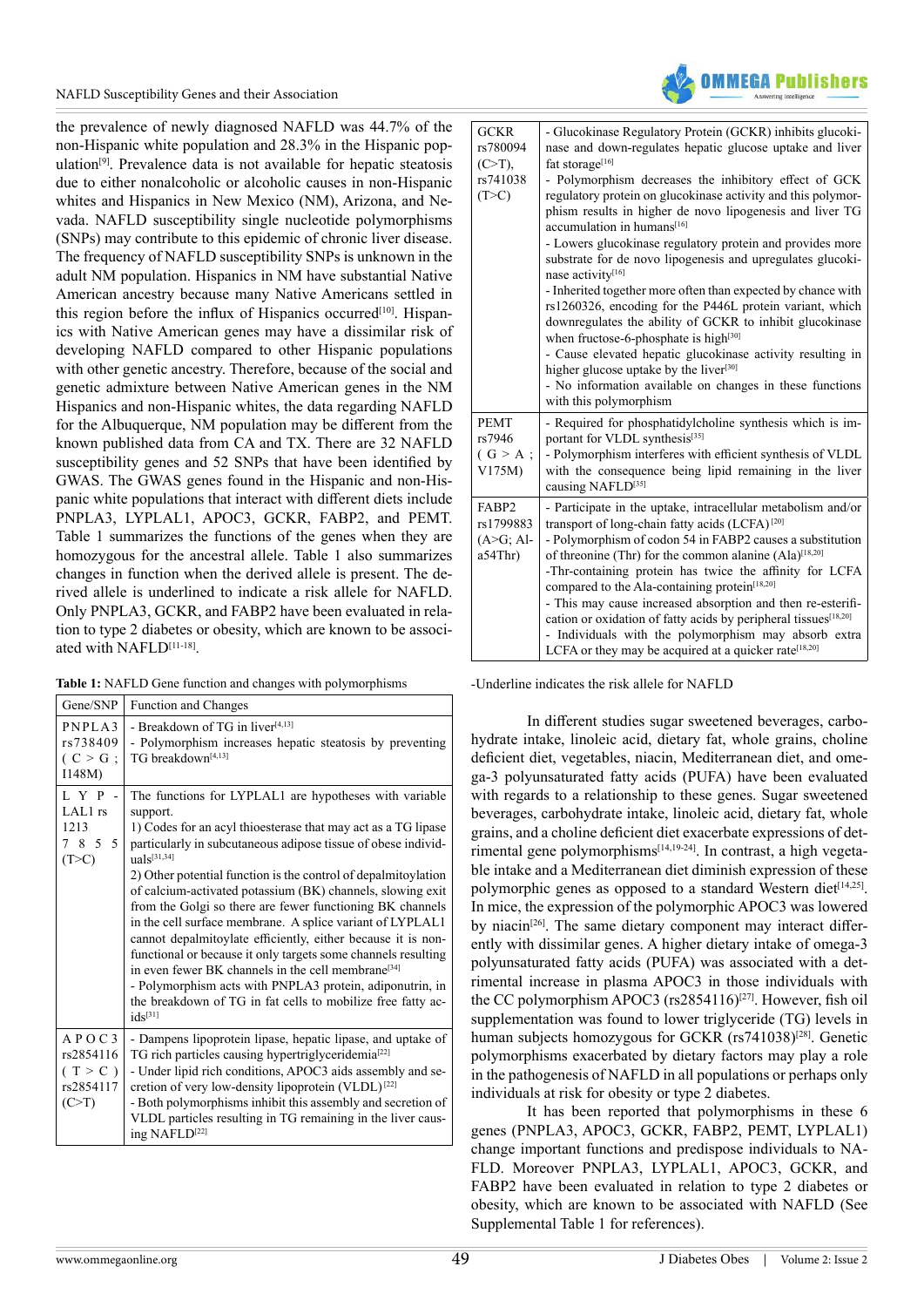



Supplemental Table 1: NAFLD gene associations with Type 2 diabetes and obesity

| Gene                    | Function and Changes                                                                                                                                                                                                                                                                                                                                                        | Our Study: Non-Hispanic Whites                                                                                                                                                                                                              | Our Study: Hispanics                                                                                                                                                                                        |
|-------------------------|-----------------------------------------------------------------------------------------------------------------------------------------------------------------------------------------------------------------------------------------------------------------------------------------------------------------------------------------------------------------------------|---------------------------------------------------------------------------------------------------------------------------------------------------------------------------------------------------------------------------------------------|-------------------------------------------------------------------------------------------------------------------------------------------------------------------------------------------------------------|
| PNPLA3<br>rs738409      | -Association with Type 2 Diabetes and obesity <sup>[a]</sup><br>-Association with increased BMI <sup>[b]</sup>                                                                                                                                                                                                                                                              | -Marginal association in the ancestral allele for<br>high HbA1c                                                                                                                                                                             | -Marginal association for higher<br>BMI in the ancestral allele                                                                                                                                             |
| LYPLAL1<br>rs12137855   | -Association with Type 2 Diabetes[c]<br>-Elevated serum triglycerides and fasting insulin <sup>[d]</sup>                                                                                                                                                                                                                                                                    | -Significant association with ancestral allele for<br>higher LDL levels                                                                                                                                                                     |                                                                                                                                                                                                             |
| APOC3<br>rs2854116      | Association with Type 2 Diabetes <sup>[e]</sup>                                                                                                                                                                                                                                                                                                                             | -Significant association with the ancestral allele<br>for higher BMI                                                                                                                                                                        |                                                                                                                                                                                                             |
| APOC3<br>rs2854117      | Association with Type 2 Diabetes <sup>[e]</sup>                                                                                                                                                                                                                                                                                                                             | -Significant association with elevated DBP with<br>the derived allele<br>-Marginal association with low MAP in the<br>derived allele                                                                                                        | -Significant association was<br>observed for high LDL in the<br>derived allele                                                                                                                              |
| GCK-<br>Rrs780094       | -Higher triglycerides and post-OGTT glucose <sup>[f]</sup><br>- Increased risk of Type 2 diabetes <sup>[g]</sup><br>-Increased insulin levels[h]<br>-Studies are divided and very little is known about Hispanics<br>and Native Americans<br>-Most studies have been conducted in Caucasians and in one<br>study the protection against diabetes was not found in blacks    | -Low HDL was marginally associated with the<br>derived allele                                                                                                                                                                               | -Derived allele significantly<br>associated with elevations in<br>ALT and marginally associated<br>with elevations in AST<br>-Significant association was<br>observed for high LDL in the<br>derived allele |
| <b>GCKR</b><br>rs741038 | -No association of obesity or Type 2 diabetes with this SNP                                                                                                                                                                                                                                                                                                                 | -Low HDL was significantly associated with<br>the ancestral<br>allele<br>-Marginal association for higher triglycerides<br>was observed with the ancestral allele<br>-Significant association for elevated HbA1c in<br>the ancestral allele |                                                                                                                                                                                                             |
| <b>PEMT</b><br>rs7946   | -No data associating this gene with Type 2 diabetes or obesi-<br>ty in previous studies                                                                                                                                                                                                                                                                                     |                                                                                                                                                                                                                                             | -Marginal association with<br>derived allele for higher BMI                                                                                                                                                 |
| FABP2<br>rs1799883      | -Shown to cause altered postprandial lipemia <sup>[i]</sup><br>- Association with insulin resistance, increased insulin<br>concentration, and elevated fasting oxidation of fatty acids<br>in Pima Indian population <sup>[j]</sup><br>-Increased fasting insulin concentration, fasting fatty acid<br>oxidation and reduced glucose uptake in a Chilean popula-<br>tion[k] |                                                                                                                                                                                                                                             |                                                                                                                                                                                                             |

[a\) Palmer, C.N., Maglio, C., Pirazzi, C., et al. Paradoxical lower serum triglyceride levels and higher type 2 diabetes mellitus susceptibility in obese individuals with](http://www.ncbi.nlm.nih.gov/pubmed/22724004) [the PNPLA3 148M variant. \(2012\) PLoS One 7\(6\): 39362.](http://www.ncbi.nlm.nih.gov/pubmed/22724004)

[b\) Dunn, W., Zeng, Z., O'Neil, M., et al. The interaction of rs738409, obesity, and alcohol: a population-based autopsy study. \(2012\) Am J Gastroenterol 107\(11\):](http://www.ncbi.nlm.nih.gov/pubmed/23032985http://) [1668-1674.](http://www.ncbi.nlm.nih.gov/pubmed/23032985http://)

[c\) Yeung, E., Qi, L., Hu, F.B., et al. Novel abdominal adiposity genes and the risk of type 2 diabetes: findings from two prospective cohorts. \(2011\) Int J Mol Epi](http://www.ncbi.nlm.nih.gov/pubmed/21686128)[demiol Genet 2\(2\):138-144.](http://www.ncbi.nlm.nih.gov/pubmed/21686128)

[d\) Heid, I.M., Jackson, A.U., Randall, J.C., et al. Meta-analysis identifies 13 new loci associated with waist-hip ratio and reveals sexual dimorphism in the genetic](http://www.ncbi.nlm.nih.gov/pubmed/20935629) [basis of fat distribution. \(2010\) Nat Genet 42\(11\): 949-960.](http://www.ncbi.nlm.nih.gov/pubmed/20935629)

[e\) van Hoek, M., van Herpt, T.W., Dehghan, A., et al. Association of an APOC3 promoter variant with type 2 diabetes risk and need for insulin treatment in lean](http://www.ncbi.nlm.nih.gov/pubmed/21373834) [persons. \(2011\) Diabetologia 54\(6\): 1360-1367.](http://www.ncbi.nlm.nih.gov/pubmed/21373834) 

[f\) Petta, S., Miele, L., Bugianesi, E., et al. Glucokinase regulatory protein gene polymorphism affects liver fibrosis in non-alcoholic fatty liver disease. \(2014\) PLoS](http://www.ncbi.nlm.nih.gov/pubmed/24498332) [One 9\(2\): 87523.](http://www.ncbi.nlm.nih.gov/pubmed/24498332)

[g\) Li, H., Xu, R., Peng, X., et al. Association of glucokinase regulatory protein polymorphism with type 2 diabetes and fasting plasma glucose: a meta-analysis.](http://www.ncbi.nlm.nih.gov/pubmed/23307301) [\(2013\) Mol Bio Rep 40\(6\): 3935-3942.](http://www.ncbi.nlm.nih.gov/pubmed/23307301)

[h\) Bi, M., Kao, W., Boerwinkle, E., et al. Association of rs780094 in GCKR with metabolic traits and incident diabetes and cardiovascular disease: the ARIC study.](http://www.ncbi.nlm.nih.gov/pubmed/20661421) [\(2010\) PLoS One 5\(7\): 11690.](http://www.ncbi.nlm.nih.gov/pubmed/20661421)

[i\) Agren, J.J., Valve, R., Vidgren, H., et al. Postprandial lipemic response is modified by the polymorphism at codon 54 of the fatty acid-binding protein 2 gene. \(1998\)](http://www.ncbi.nlm.nih.gov/pubmed/9763533) [Arterioscler Thromb Vasc Biol 18\(10\): 1606-1610.](http://www.ncbi.nlm.nih.gov/pubmed/9763533) 

[j\) Morcillo, S., Rojo-Martinez, G., Cardona, F., et al. Effect of the interaction between the fatty acid-binding protein 2 gene Ala54Thr polymorphism and dietary fatty](http://www.ncbi.nlm.nih.gov/pubmed/17921407) [acids on peripheral insulin sensitivity: a cross-sectional study. \(2007\) Am J Clin Nutr 86\(4\): 1232-1237.](http://www.ncbi.nlm.nih.gov/pubmed/17921407)

[k\) Albala, B.C., Jiménez, R.B., Pérez, B.F., et al. Fatty acid binding protein 2 \(FABP-2\) polymorphism, obesity and insulin resistance. \(2006\) Rev Med Chil 134\(3\):](http://www.ncbi.nlm.nih.gov/pubmed/16676113) [372-379.](http://www.ncbi.nlm.nih.gov/pubmed/16676113) 

Hepatic insulin resistance may be an important indicator for the predisposition to NAFLD as well as type 2 diabetes. Type 2 diabetes and dyslipidemia are known risk factors usually associated with cardiovascular and liver-related deaths in NAFLD. In a study with 2,322 French patients (52% Male, 48% Female; age 52; BMI 26 [15-64]) followed for 12 years, the authors discovered that type 2 diabetes patients had the highest occurrence of steatosis, advanced fibrosis, and liver-related mortalities compared to those with isolated hyperlipidemia<sup>[29]</sup>. Evidence suggests that the development of liver damage is influenced by hepatic insulin resistance in nonalcoholic steatohepatitis (NASH)[\[30\].](#page-11-13) Improving insulin resistance may help slow down the development of NASH<sup>[30]</sup>. NAFLD should be regarded as an independent risk factor for type 2 diabetes.

The objective of this research was to determine the frequencies of NAFLD susceptibility SNPs in a non-Hispanic white and Hispanic population who attended a clinic located in a northeast section of Albuquerque, NM. We focused on 8 SNPs in 6 genes for which published feed studies were available<sup>[14,19-28]</sup>. A second objective was to determine the associations of these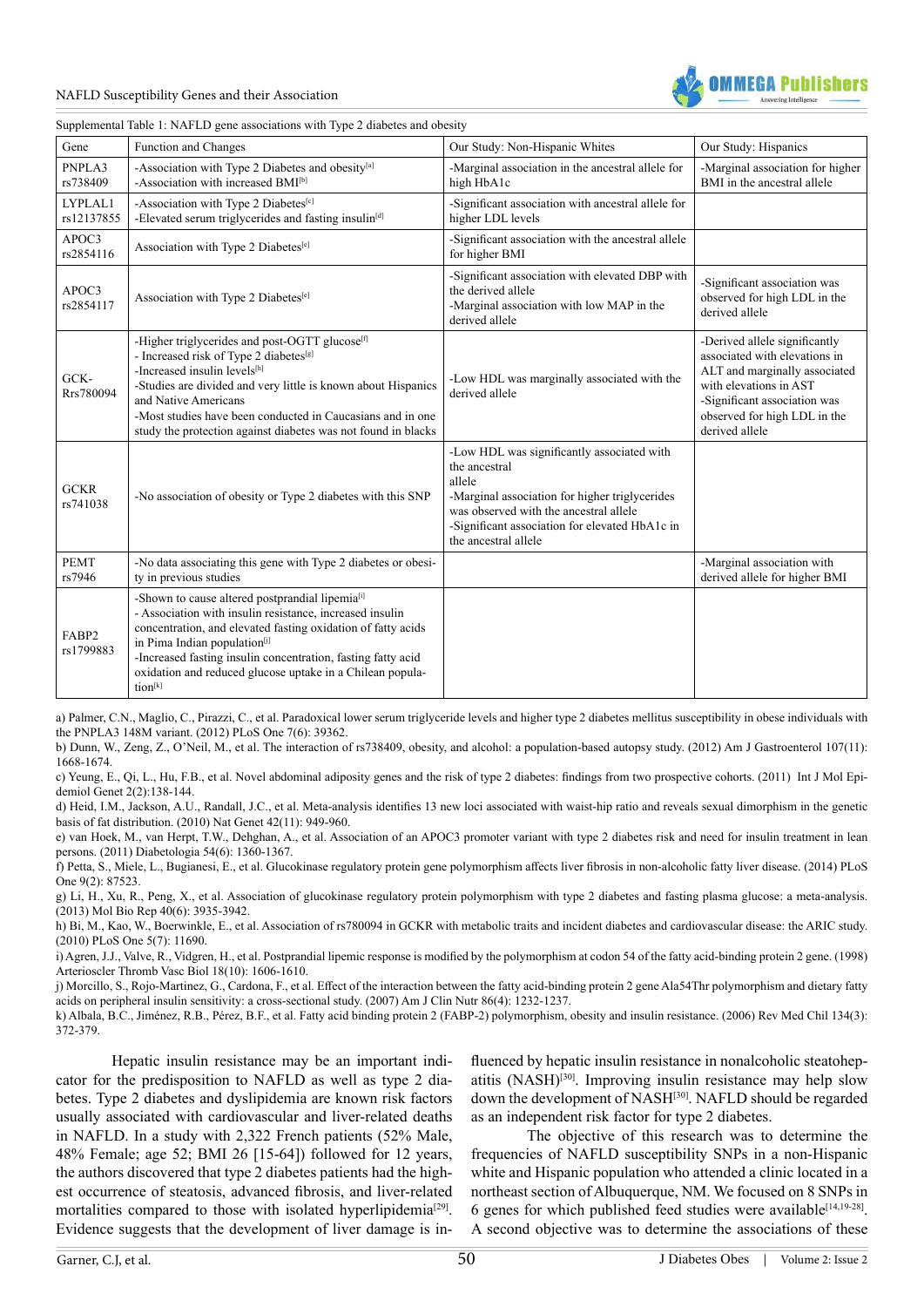genes with selected indicators for NAFLD (AST, ALT), for three indicators of metabolic syndrome which were overweight/obesity (BMI), insulin resistance (high triglyceride plus low HDL levels) and hypertension (SBP, DBP, MAP), for type 2 diabetes (HbA1c) and for cardiovascular disease (higher than optimal levels of LDL and total cholesterol) in a specific NM population.

#### **Materials and Methods**

The protocol was approved by the Human Subject Research Review Committee of the University of New Mexico Health Sciences Center. Informed written consent was obtained from all volunteers. Volunteers between 30 and 80 years of age were recruited between 2012 to 2014 from established patients attending a primary care clinic of the University of New Mexico Health Sciences Center, Albuquerque, NM after reviewing the clinic medical charts of individuals who had previously visited the clinic. The cohort encompasses 168 adult samples obtained from the University of New Mexico Family Health Clinic located in the northeast section of Albuquerque, NM (88 non-Hispanic whites, 63 Hispanics, 4 Native Americans, 11 Asian Americans, 2 unreported ethnicity). Ethnicity was self-reported as being either non-Hispanic white, Hispanic, Native American, or Asian American. The group called "other" in Table 2 consisted of Native Americans, Asian Americans, or unreported ethnicity. The associations of the polymorphisms in both non-Hispanic white and Hispanic ethnicities for gender were determined.

| Demographics                                                               | NE Clinic<br>Non-Hispanic White + Hispanic + Other $*(n=168)$<br>Mean $\pm$ SD (Range) |
|----------------------------------------------------------------------------|----------------------------------------------------------------------------------------|
| Age (years)<br>BMI $(kg/m2)$                                               | $54.8 \pm 12.1$ (25.0 - 92.0)<br>$30.9 \pm 7.7$ (19.5 - 66.0)                          |
| Gender<br>female<br>male                                                   | 109 (64.9%)<br>59 (35.1%)                                                              |
| <b>AST</b><br>optimal $(6-58)$<br>abnormal                                 | 153 (91.1%)<br>$15(8.9\%)$                                                             |
| <b>ALT</b><br>optimal (14-67)<br>abnormal                                  | 156 (92.9%)<br>$12(7.1\%)$                                                             |
| Triglyceride<br>optimal $(\leq 150)$<br>abnormal                           | 71 (42.3%)<br>97 (57.7%)                                                               |
| Cholesterol<br>optimal $(<200)$<br>abnormal                                | 119 (70.8%)<br>49 (29.2%)                                                              |
| HDL<br>optimal $($ >40)<br>abnormal                                        | $101(60.1\%)$<br>67 (39.9%)                                                            |
| <b>LDL</b><br>missing<br>optimal $(\leq 100)$<br>abnormal                  | 11 $(6.5\%)$<br>95 (56.5%)<br>62 (36.9%)                                               |
| HbA1c values(%)<br>optimal $(\leq 5.7)$<br>$PreD(5.7-6.4)$<br>$Diab(6.5+)$ | $37(22.0\%)$<br>74 (44.0%)<br>57 (33.9%)                                               |

**Table 2:** Demographics of NE clinic patients  $(n = 168)$ 



| <b>SBP</b><br>optimal (90-140)<br>abnormal                                              | 156 (92.9%)<br>$12(7.1\%)$               |
|-----------------------------------------------------------------------------------------|------------------------------------------|
| <b>DBP</b><br>optimal $(60-90)$<br>abnormal                                             | 154 (91.7%)<br>$14(8.3\%)$               |
| MAP $(MAP=[(2 \times di-$<br>$ast)+syst]/3)$<br>missing<br>optimal (70-105)<br>abnormal | $0(0.0\%)$<br>157 (93.5%)<br>$11(6.5\%)$ |

\*Other refers to Native American (n=4), Asian American (n=11), unreported ethnicity (n=2)

**Abbreviations**: BMI: Body Mass Index; SBP: Systolic Blood Pressure; DBP: Diastolic Blood Pressure; AST: Aspartate Aminotransferase; ALT: Alanine Transaminase; Trig: Triglycerides; Chol: Cholesterol; HDL: High Density Lipoprotein; LDL: Low Density Lipoprotein; HbA1c: Glycated Hemoglobin; MAP: Mean Arterial Pressure.

Information regarding pertinent medical history, demographics, current medications, and alcohol and tobacco use was obtained by means of a questionnaire administered by a member of the research team. A blood sample was obtained from each subject by venipuncture and collected in a serum-separating tube for the determination of HbA1C, glucose, creatinine, albumin, total protein, AST, ALT, uric acid, and lipids. The subjects also provided a urine sample for the measurement of creatinine and microalbumin. Height, weight and blood pressure were also measured. Clinical chemistry measurements were performed at the Tricore Reference Laboratories, Albuquerque, NM using clinical diagnostic assays certified by the Clinical Laboratory Improvement Amendments (CLIA) of the Centers for Medicare and Medicaid Services. Obesity was determined using the BMI data recorded in the patients' electronic medical database calculated from measured height and weight at the time blood samples were taken.

Only data from non-Hispanic whites and Hispanics were used for genotype frequency of SNPs with alleles and associations with indicators. The genomic DNA was extracted from peripheral blood leukocytes using the Puregene Blood Core Kit A (Germantown, Maryland).

#### **Genotyping**

Genotyping of SNPs was carried out using the TaqMan genotyping assay (Applied Biosystems, Foster City, CA). The GTxpress Master Mix was used to detect the SNP present. The Master Mix included 10x mango buffer, nucleotides dNTPs, MgCl2, Taq polymerase, Primer-F, Primer-R wt 400bbt (+), Primer-R ins 194b (-), and H2O (Applied Biosystems)<sup>[31-35]</sup>. The assay part number for the TaqMan probes was 4331349 for PNPLA3 (rs738409, rs6006460), for APOC3 (rs2854116, rs2854117), for GCKR (rs780094, rs741038), for FABP2 (rs1799883), for PEMT (rs7946, rs12325817), and for LYP-LAL1 (rs12137855).

The total experimental volume for each sample was 10.05 μl per reaction, which was composed of 4.8 μl of the GTxpress Master Mix, 0.25 μl of the TaqMan genotyping assay, 3 μl molecular biology reagents (Sigma Life Science), and 2 μl DNA. Amplification was carried out by the 7500 Fast Real-Time PCR Machine under the following conditions: 95°C for 10 min, followed by 40 cycles of 95°C for 15 s and 60°C for1 min until completion.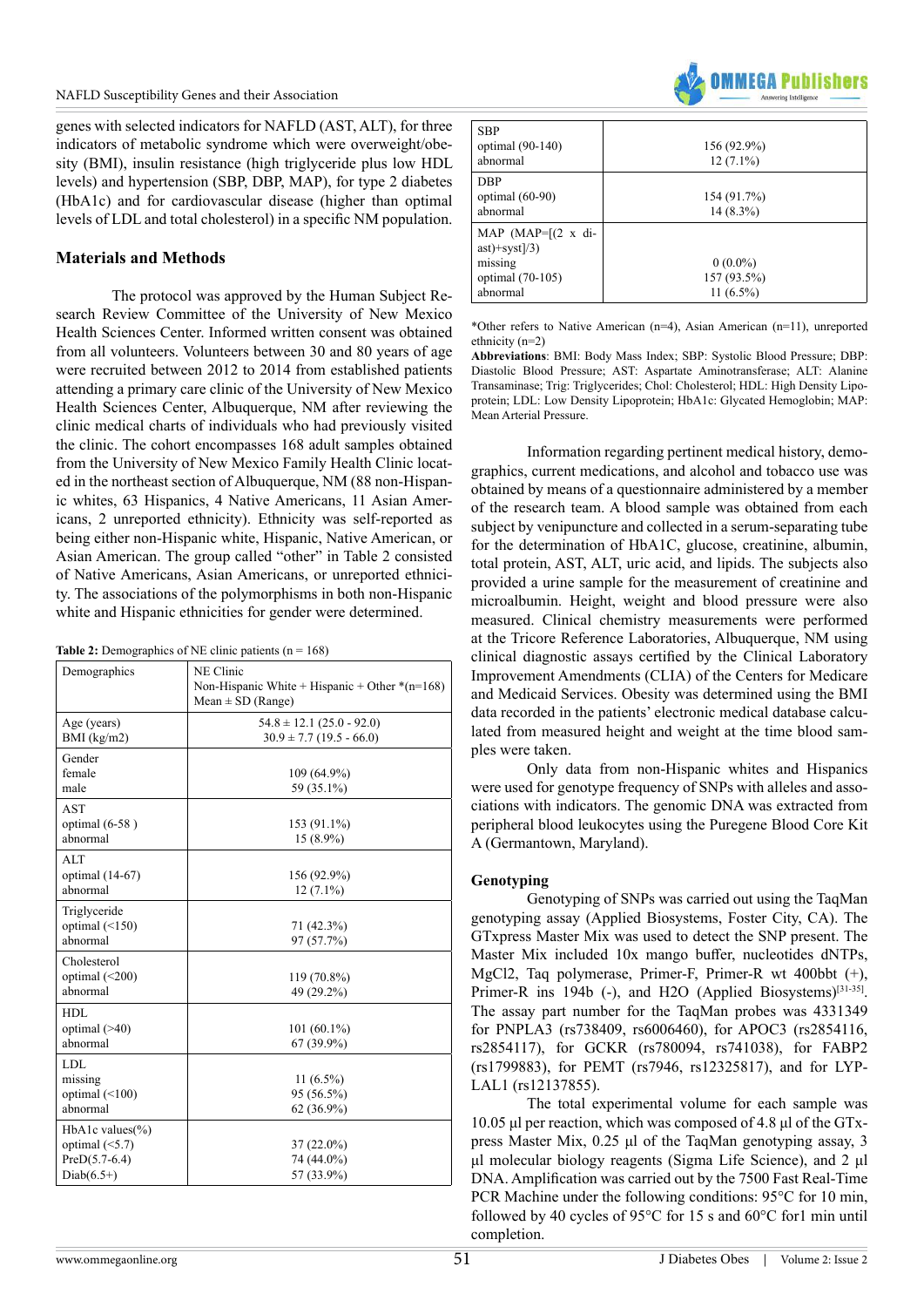

#### **Statistical analysis**

The biometric and genotype data were recorded using statistical package SAS 9.3. Pearson's Chi square test was used to examine differences in the distribution of the SNP genotype frequencies between ethnic groups. Logistic regression models were used to investigate the relationship between specific alleles and metabolic disease phenotypes. Odds Ratio (ORs) and 95% Confidence Intervals (CI) were calculated to estimate the association. Linear regression models were performed to evaluate the relationship between the SNPs and BMI. An additive genetic model (examining 0, 1, or 2 copies of the specific alleles) was performed to determine the per-allele effect of each SNP in ethnicity/ethnic groups and total population. This genetic model was used to test for log-additive effects of the previously reported NAFLD risk alleles for obesity and type 2 diabetes, where by one risk allele was assessed to increase predisposition by r-fold for heterozygous alleles  $(1/2)$  and  $r^2$ -fold for homozygous alleles (2/2). Although other genetic models exist, the additive genetic model is the most commonly used approach to assess the association of genetic determinants with metabolic disease phenotypes (obesity and type 2 diabetes) in current genome-wide association studies. A two-sided P-value  $\leq 0.05$  was considered to be statistically significant.

The genomic DNA was extracted and isolated from blood samples using a Gentra Puregene Blood Core Kit (Quiagen) that uses an isopropanol precipitation reaction. To perform the precipitation reaction 65-100 µl of blood was obtained, and the following reagents were added: 20 µl of 10 mM EDTA and 200 µl Lysis buffer. The tube was microfuged so as to pellet the nuclei. The supernatant was discarded and the steps repeated until there was no more hemoglobin. The nuclear pellet was re-suspended in 100 µl PBND with 60 µl/mL proteinase K and incubated at 55°C for 60 min. Samples were then heated to 97 °C for 10 min to inactivate proteinase K, and 1-5 µl of DNA solution was added for a 25 µl PCR reaction.

To perform genotype analysis and allelic discrimination (AD) assay was used along with the use of quantitative polymerase chain reaction (qPCR) methodology. This AD assay design allows for SNP determination for both alleles using 1-20 ng of template genomic DNA. First, the reaction mix and the genomic DNA were loaded into wells and a pre-read run is performed to record the background fluorescence of each well of the 96-well plate. Second, the amplification run was performed to amplify the target sequences and provide fluorescence of the resulting PCR products. Third, the pre-read run fluorescence was subtracted from the post-read run fluorescence to account for pre-amplification background fluorescence, thereby ensuring accurate results. After the post-read run the Sequence Detection System (SDS) software was used to i) analyze the raw data, ii) produce a scatter plot for the two alleles (allele X and allele Y), iii) perform "allele calling" for identification of alleles that are present in the samples, and iv) generate a final report for samples.

# **Results**

#### **Demographics of patients in relation to ethnicity/ethnic group**

A total of 168 subjects were consented and enrolled for this study. The results indicated that the mean age for the to-

tal population was 54.8 years (age range 25-92). There were 59 (35.1%) males and 109 (64.9%) females. The sample included 37 (22%) without type 2 diabetes, 74 (44%) with prediabetes, and 57 (33.9%) with type 1 or type 2 diabetes as indicated by HbA1c levels. The mean BMI was  $30.9 \text{ kg/m}^2$  (range 19.5 to 66.0kg/m2 ) and the median BMI was 29.3kg/m2 . For all ethnic groups ( $n = 168$ ), an elevated HbA1c ( $> 6.5 \%$ ) was present in 74 patients (44.0%), while 57 patients (33.9%) had preexisting type 2 diabetes and 37 (22.0%) had normal HbA1c (<5.7) values (Table 2). However, due to the relatively low number of Native Americans (n=4), Asian Americans (n=11) and ethnicity unreported (n=2), data from these subjects were excluded to prevent confounding results due to population stratification in the determination of risk associated with NAFLD genes. Therefore, a total of 151 patients that self-reported as non-Hispanic white or Hispanic were used for analysis in this study in all tables except for Table 2. The percentage of individuals within each ethnicity/ ethnic group was 58% non-Hispanic white and 42% Hispanic.

#### **Frequency of SNP genotypes in relation to ethnicity/ethnic group**

Results for frequencies of alleles by ethnicity group are listed in Table 3. The non-Hispanic whites had a significantly higher percentage ( $P = 0.0001$ ) of one or more of the derived alleles (91.5%) for PNPLA3 (rs738409) than Hispanics (87.1%). The non-Hispanic whites had a marginally significantly lower percentage ( $P = 0.097$ ) of one or more of the derived alleles (52.3%) for FABP2 (rs1799883) than the Hispanics (61.3%). In non-Hispanic whites, the derived allele was significantly higher  $(P = 0.0001)$  in frequency for PEMT (rs7946) (97.7%) compared to Hispanics (77.8%). There was a greater percentage of the derived allele in non-Hispanic whites than in Hispanics for PNPLA3 (rs738409) and PEMT (rs7946) but not for FABP2 (rs1799883). No other genes examined in this study were significantly different in frequency between non-Hispanic whites and Hispanics ( $P > 0.05$ ). For both populations, the major allele was the derived allele in both non-Hispanic whites and Hispanics for PNPLA3 (rs738409), GCKR (rs741038), and PEMT (rs7946). Furthermore, the ancestral allele was the major allele for all of the following genes: APOC3 (rs2854116; rs2854117), GCKR (rs780094), FABP2 (rs1799883), and LYPLAL1 (rs12137855). For these 5 SNPs in four genes, the ancestral allele was more frequent compared to the derived allele in both ethnic groups.

|  |  |  |  | Table 3: Genotype Frequency of SNPs and Alleles by Ethnic Groups |  |  |
|--|--|--|--|------------------------------------------------------------------|--|--|
|--|--|--|--|------------------------------------------------------------------|--|--|

| Variable                 | White <sub>sep</sub> (N=88) | Hispan-<br>$icSEP(N=63)$ | <b>Total</b> | <b>P-Value</b>      |
|--------------------------|-----------------------------|--------------------------|--------------|---------------------|
| $PNPLA3(1)$ <sup>C</sup> |                             |                          |              |                     |
| $\mathbf{0}$             | $7(8.4\%)$                  | 8 (12.9%)                | $15(10.3\%)$ | 0.0001 <sup>2</sup> |
| 1                        | 27 (32.5%)                  | 39 (62.9%)               | 66 (45.5%)   |                     |
| $\mathbf{2}$             | 49 (59.0%)                  | $15(24.2\%)$             | 64 (44.1%)   |                     |
| Total                    | 83                          | 62                       | 145          |                     |
| $PNPLA3(1)$ G            |                             |                          |              |                     |
| 0                        | 49 (59.0%)                  | 15 (24.2%)               | 64 (44.1%)   | 0.0001 <sup>2</sup> |
| 1                        | 27 (32.5%)                  | 39 (62.9%)               | 66 (45.5%)   |                     |
| $\mathbf{2}$             | $7(8.4\%)$                  | 8 (12.9%)                | 15 (10.3%)   |                     |
| <b>Total</b>             | 83                          | 62                       | 145          |                     |
| $APOC3(1)$ T             |                             |                          |              |                     |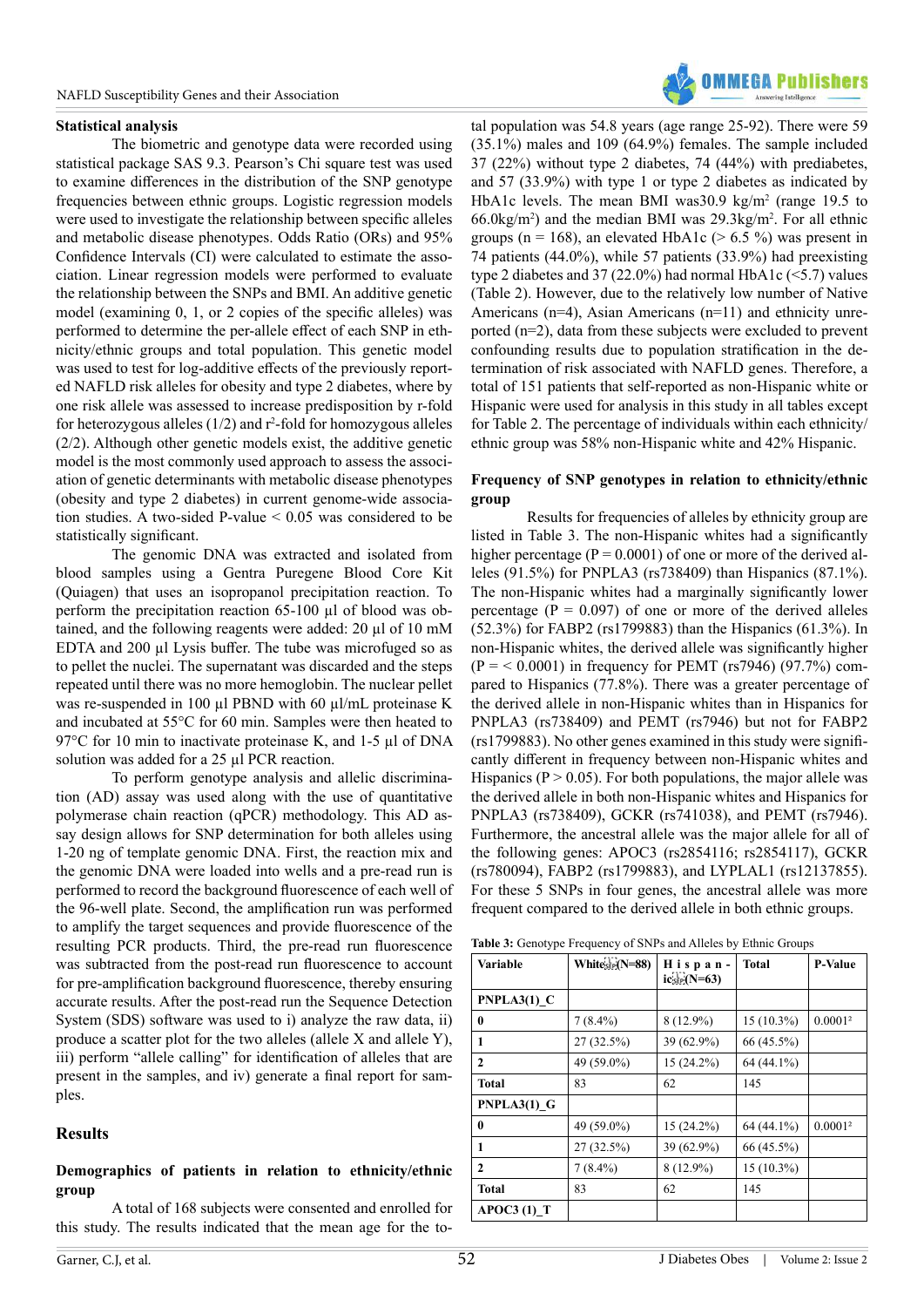| 1                      | 77 (88.5%)   | 58 (92.1%)   | 135(90.0%)   | 0.472                |
|------------------------|--------------|--------------|--------------|----------------------|
| $\mathbf{2}$           | $10(11.5\%)$ | $5(7.9\%)$   | 15 (10.0%)   |                      |
| <b>Total</b>           | 87           | 63           | 150          |                      |
| $APOC3(1)$ C           |              |              |              |                      |
| 0                      | $10(11.5\%)$ | $5(7.9\%)$   | $15(10.0\%)$ | 0.47 <sup>2</sup>    |
| $\mathbf{1}$           | 77 (88.5%)   | 58 (92.1%)   | 135(90.0%)   |                      |
| <b>Total</b>           | 87           | 63           | 150          |                      |
| $APOC3(2)$ C           |              |              |              |                      |
| 0                      | $6(6.8\%)$   | $4(6.3\%)$   | $10(6.6\%)$  | 0.782                |
| $\mathbf{1}$           | 26 (29.5%)   | 22 (34.9%)   | 48 (31.8%)   |                      |
| 2                      | 56 (63.6%)   | 37 (58.7%)   | 93 (61.6%)   |                      |
| <b>Total</b>           | 88           | 63           | 151          |                      |
| $APOC3(2)$ T           |              |              |              |                      |
| 0                      | 56 (63.6%)   | 37 (58.7%)   | 93 (61.6%)   | 0.78 <sup>2</sup>    |
| 1                      | 26 (29.5%)   | 22 (34.9%)   | 48 (31.8%)   |                      |
| 2                      | $6(6.8\%)$   | $4(6.3\%)$   | $10(6.6\%)$  |                      |
| <b>Total</b>           | 88           | 63           | 151          |                      |
| $GCKR(1)$ A            |              |              |              |                      |
| 0                      | 28 (31.8%)   | 27 (43.5%)   | 55 (36.7%)   | 0.31 <sup>2</sup>    |
| 1                      | 47 (53.4%)   | 26 (41.9%)   | 73 (48.7%)   |                      |
| 2                      | 13 (14.8%)   | $9(14.5\%)$  | 22 (14.7%)   |                      |
| <b>Total</b>           | 88           | 62           | 150          |                      |
| $GCKR(1)$ <sub>G</sub> |              |              |              |                      |
| 0                      | 13 (14.8%)   | $9(14.5\%)$  | 22 (14.7%)   | 0.31 <sup>2</sup>    |
| 1                      | 47 (53.4%)   | 26 (41.9%)   | 73 (48.7%)   |                      |
| 2                      | 28 (31.8%)   | 27 (43.5%)   | 55 (36.7%)   |                      |
| <b>Total</b>           | 88           | 62           | 150          |                      |
| $GCKR(2)$ G            |              |              |              |                      |
| 0                      | 40 (45.5%)   | 27 (42.9%)   | $67(44.4\%)$ | 0.60 <sup>2</sup>    |
| 1                      | 39 (44.3%)   | 32 (50.8%)   | 71 (47.0%)   |                      |
| 2                      | $9(10.2\%)$  | $4(6.3\%)$   | $13(8.6\%)$  |                      |
| <b>Total</b>           | 88           | 63           | 151          |                      |
| $GCKR(2)$ _A           |              |              |              |                      |
| 0                      | $9(10.2\%)$  | $4(6.3\%)$   | $13(8.6\%)$  | 0.60 <sup>2</sup>    |
| 1                      | 39 (44.3%)   | 32 (50.8%)   | 71 (47.0%)   |                      |
| 2                      | 40 (45.5%)   | 27 (42.9%)   | 67 (44.4%)   |                      |
| <b>Total</b>           | 88           | 63           | 151          |                      |
| FABP2 A                |              |              |              |                      |
| $\bf{0}$               | 42 (47.7%)   | 24 (38.7%)   | 66 (44.0%)   | 0.0972               |
| 1                      | 41 (46.6%)   | 28 (45.2%)   | 69 (46.0%)   |                      |
| 2                      | $5(5.7\%)$   | $10(16.1\%)$ | $15(10.0\%)$ |                      |
| <b>Total</b>           | 88           | 62           | 150          |                      |
| FABP2 G                |              |              |              |                      |
| 0                      | $5(5.7\%)$   | 10 (16.1%)   | $15(10.0\%)$ | 0.0972               |
| 1                      | 41 (46.6%)   | 28 (45.2%)   | 69 (46.0%)   |                      |
| 2                      | 42 (47.7%)   | 24 (38.7%)   | 66 (44.0%)   |                      |
| <b>Total</b>           | 88           | 62           | 150          |                      |
| PEMT_G                 |              |              |              |                      |
| 0                      | 49 (55.7%)   | 19 (30.2%)   | 68 (45.0%)   | < 0.001 <sup>2</sup> |
| 1                      |              |              |              |                      |
| 2                      | 37 (42.0%)   | 30 (47.6%)   | 67 (44.4%)   |                      |
|                        | $2(2.3\%)$   | 14 (22.2%)   | 16 (10.6%)   |                      |
| <b>Total</b>           | 88           | 63           | 151          |                      |
| PEMT_A                 |              |              |              |                      |



| $\mathbf{0}$ | $2(2.3\%)$   | 14 (22.2%) | $16(10.6\%)$  | < 0.0012          |
|--------------|--------------|------------|---------------|-------------------|
| 1            | $37(42.0\%)$ | 30 (47.6%) | $67(44.4\%)$  |                   |
| $\mathbf{2}$ | 49 (55.7%)   | 19 (30.2%) | 68 (45.0%)    |                   |
| <b>Total</b> | 88           | 63         | 151           |                   |
| LYPLA1 C     |              |            |               |                   |
| $\mathbf{0}$ | $3(3.4\%)$   | $1(1.6\%)$ | $4(2.6\%)$    | 0.56 <sup>3</sup> |
| 1            | 24 (27.3%)   | 22 (34.9%) | 46 (30.5%)    |                   |
| 2            | $61(69.3\%)$ | 40 (63.5%) | 101(66.9%)    |                   |
| <b>Total</b> | 88           | 63         | 151           |                   |
| LYPLA1 T     |              |            |               |                   |
| $\bf{0}$     | $61(69.3\%)$ | 40 (63.5%) | $101(66.9\%)$ | 0.56 <sup>3</sup> |
| 1            | 24 (27.3%)   | 22 (34.9%) | 46 (30.5%)    |                   |
| $\mathbf{2}$ | $3(3.4\%)$   | $1(1.6\%)$ | $4(2.6\%)$    |                   |
| <b>Total</b> | 88           | 63         | 151           |                   |

² based on Chi-square test

<sup>3</sup> based on Fisher's exact test

#### **Association of alleles of NAFLD susceptibility genes with metabolic disease phenotypes in relation to ethnicity/ethnic group**

Logistic or linear regression analysis was performed to determine the association of alleles in NAFLD susceptibility genes with metabolic disease phenotypes in relation to ethnicity/ethnic groups. All results are provided in Tables 4- Table11. Significant and marginally significant results are provided in the following narrative.

Elevated ALT levels were not associated with the NA-FLD susceptibility genes in the non-Hispanic white population whereas in the Hispanic group the derived allele of GCKR (rs780094) was associated (OR 3.974, 95% CI 1.094-14.433,  $P = 0.036$ ) with abnormally high ALT (Table 4). Furthermore, AST was not associated with the NAFLD susceptibility SNPs in non-Hispanic whites but in the Hispanics the derived allele of GCKR (rs780094) was marginally associated (OR 2.495, 95% CI 0.973-6.399,  $P = 0.057$  with higher AST (Table 5). The ancestral allele of GCKR (rs741038) was associated (OR 3.384, 95% CI 1.243-9.212, P = 0.017) with elevated HbA1c (>6.5mmol/mol) in the non-Hispanic white group, but not in the Hispanic group (Table 6). Additionally, the ancestral allele ofPNPLA3 (rs738409) was marginally associated (OR 2.362, 95% CI 0.866-6.438, P = 0.093) with elevated HbA1c ( $>6.5$ ) in the non-Hispanic white group, but not in Hispanics (Table 6).The genes associated with increased BMI were different in non-Hispanic whites compared to Hispanics. The ancestral allele of APOC3 (rs2854116) was significantly associated (Estimate 5.883, 95% CI 1.165-10.601,  $P = 0.015$ ) with increased BMI in the non-Hispanic whites, but not in the Hispanic individuals (Table 7). The ancestral allele of PNPLA3 (rs738409) and the derived allele of PEMT (rs7946) were marginally associated (Estimate 2.723, CI -0.547-5.992, P = 0.101; Estimate 2.529, CI  $-0.131-5.189$ ,  $P = 0.062$ ; respectively) with increased BMI in the Hispanic population, but not in the non-Hispanic whites (Table 7). Elevated TG were marginally associated (OR 1.788, 95% CI 0.913-3.503,  $P = 0.090$ ) with the ancestral allele of GCKR (rs741038) in the non-Hispanic white population but not in the Hispanics (Table 8). In the non-Hispanic white population, but not in Hispanics the ancestral allele of GCKR (rs741038) was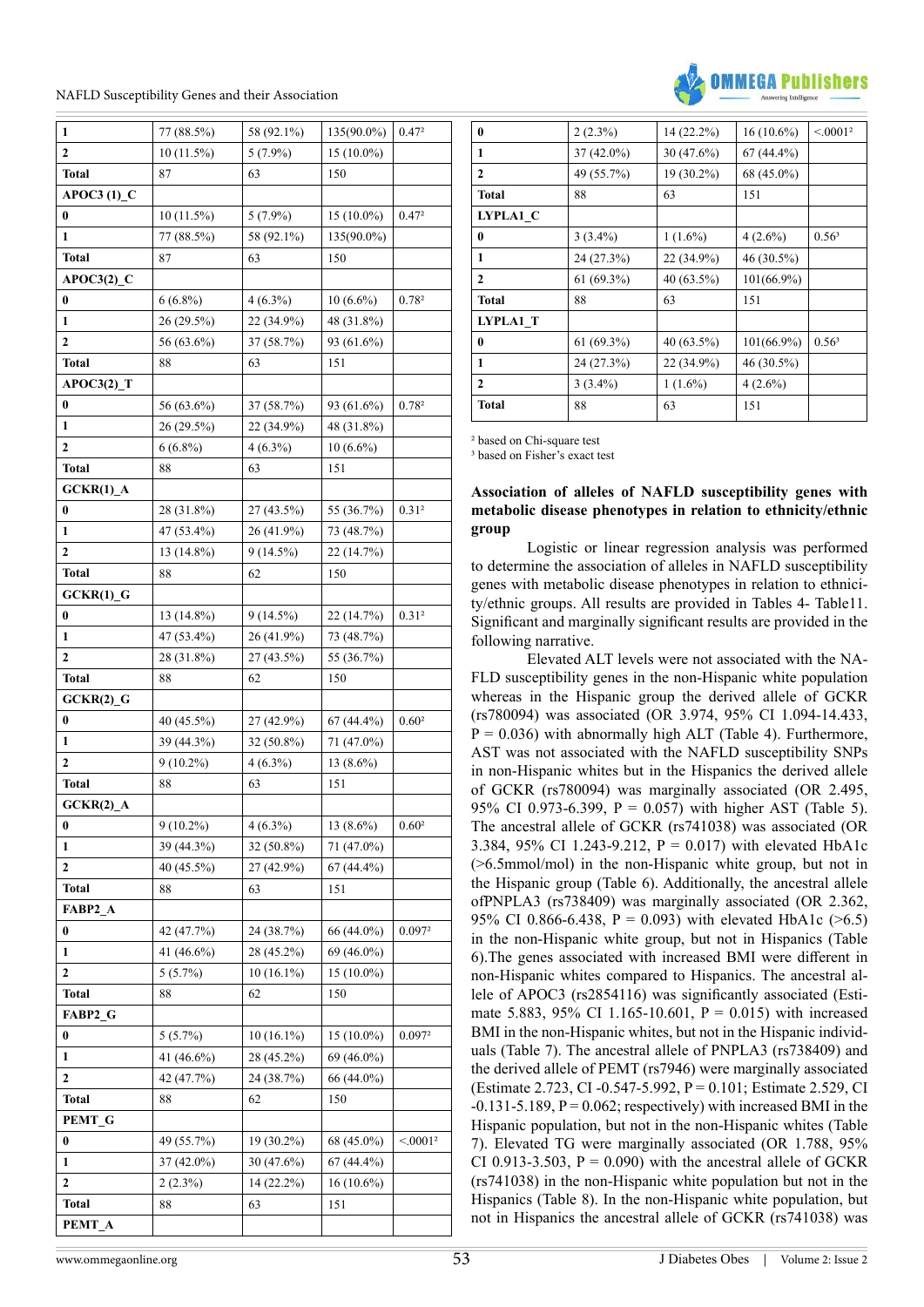associated (OR 2.124, 95% CI 1.074-4.201,  $P = 0.030$ ) with low HDL and the derived allele of GCKR (rs780094) was marginally associated (OR 1.893, 95% CI 0.960-3.734, P = 0.065) with low HDL(Table 9). The genes associated with elevations in LDL were different in non-Hispanic whites compared to Hispanics. The ancestral allele of LYPLAL1 (rs12137855) was found to be associated (OR 2.262, 95% CI 1.109-4.615, P = 0.025) with high LDL levels in the non-Hispanic whites, but not in Hispanics (Table 10). In the Hispanic group, but not in non-Hispanic whites the derived allele of APOC3 (rs2854117) and GCKR (rs780094) were associated (OR 2.115, CI 1.029-4.349, P = 0.042; OR 1.953, CI 1.039-3.672,  $P = 0.038$ ; respectively) with higher LDL (Table 10). Elevated DBP was found to be associated (OR 3.553, 95% CI 1.108-11.392,  $P = 0.033$ ) with the derived allele of APOC3 (rs2854117) in non-Hispanic whites, but not in Hispanics (Table 11). Lastly, in non-Hispanic whites for the derived allele of APOC3 (rs2854117), there was a marginal association (OR 3.454, 95% CI 0.988-12.067, P = 0.052) with abnormal MAP whereas an association was not found in Hispanics.

| <b>Table 4:</b> Risk of elevated ALT with alleles associated with NAFLD |  |
|-------------------------------------------------------------------------|--|
|-------------------------------------------------------------------------|--|

| <b>Non-Hispanic Whites</b> |            |                           |           |              |         |  |
|----------------------------|------------|---------------------------|-----------|--------------|---------|--|
| Gene                       | <b>SNP</b> | <b>Allele</b>             | <b>OR</b> | 95% CI       | P value |  |
| PNPLA3                     | rs738409   | $\mathsf{C}$<br>derived   | 1.293     | 0.286-5.853  | 0.739   |  |
|                            | rs738409   | G<br>ancestral            | 0.773     | 0.171-3.501  | 0.739   |  |
| APOC3                      | rs2854116  | T<br>ancestral            | $NA*$     |              |         |  |
|                            | rs2854116  | $\mathsf{C}$<br>derived   | $NA*$     |              |         |  |
| APOC3                      | rs2854117  | $\mathsf{C}$<br>ancestral | 2.371     | 0.312-18.051 | 0.404   |  |
|                            | rs2854117  | T<br>derived              | 0.422     | 0.055-3.210  | 0.404   |  |
| <b>GCKR</b>                | rs780094   | derived<br>A              | 0.930     | 0.236-3.669  | 0.918   |  |
|                            | rs780094   | ancestral<br>G            | 1.075     | 0.273-4.238  | 0.918   |  |
| <b>GCKR</b>                | rs741038   | G<br>ancestral            | 1.429     | 0.382-5.341  | 0.596   |  |
|                            | rs741038   | derived<br>A              | 0.700     | 0.187-2.617  | 0.596   |  |
| <b>PEMT</b>                | rs7946     | G<br>ancestral            | 1.583     | 0.322-7.783  | 0.572   |  |
|                            | rs7946     | derived<br>A              | 0.632     | 0.128-3.105  | 0.572   |  |
| LYPLAL1                    | rs12137855 | C<br>ancestral            | <b>NA</b> |              |         |  |
|                            | rs12137855 | T<br>derived              | NA        |              |         |  |
| <b>Hispanics</b>           |            |                           |           |              |         |  |
| Gene                       | <b>SNP</b> | <b>Allele</b>             | <b>OR</b> | 95% CI       | P value |  |
| PNPLA3                     | rs738409   | derived<br>C              | 1.181     | 0.288-4.846  | 0.817   |  |
|                            | rs738409   | G<br>ancestral            | 0.846     | 0.206-3.473  | 0.817   |  |
| APOC3                      | rs2854116  | T<br>ancestral            | 2.651     | 0.246-28.505 | 0.421   |  |
|                            | rs2854116  | $\mathsf{C}$<br>derived   | 0.377     | 0.035-4.057  | 0.421   |  |
| APOC3                      | rs2854117  | $\mathbf C$<br>ancestral  | 0.602     | 0.170-2.123  | 0.430   |  |
|                            | rs2854117  | T<br>derived              | 1.662     | 0.471-5.865  | 0.430   |  |
| <b>GCKR</b>                | rs780094   | A<br>derived              | 3.974     | 1.094-14.433 | 0.036   |  |
|                            | rs780094   | G<br>ancestral            | 0.252     | 0.069-0.914  | 0.036   |  |
| <b>GCKR</b>                | rs741038   | G<br>ancestral            | 1.102     | 0.273-4.441  | 0.891   |  |
|                            | rs741038   | derived<br>А              | 0.908     | 0.225-3.657  | 0.891   |  |
| <b>PEMT</b>                | rs7946     | G<br>ancestral            | 2.504     | 0.709-8.844  | 0.154   |  |
|                            | rs7946     | derived<br>A              | 0.399     | 0.113-1.410  | 0.154   |  |
| LYPLAL1                    | rs12137855 | C<br>ancestral            | 3.105     | 0.354-27.268 | 0.307   |  |
|                            | rs12137855 | T<br>derived              | 0.322     | 0.037-2.828  | 0.307   |  |

**FRA Publichard** 

**Table 5:** Risk of elevated AST with alleles associated with NAFLD

| <b>Non-Hispanic Whites</b> |            |                           |           |              |         |  |
|----------------------------|------------|---------------------------|-----------|--------------|---------|--|
| Gene                       | <b>SNP</b> | <b>Allele</b>             | <b>OR</b> | 95% CI       | P value |  |
| PNPLA3                     | rs738409   | $\mathbf C$<br>derived    | 0.569     | 0.142-2.277  | 0.426   |  |
|                            | rs738409   | G<br>ancestral            | 1.757     | 0.439-7.030  | 0.426   |  |
| APOC3                      | rs2854116  | T<br>ancestral            | $NA*$     |              |         |  |
|                            | rs2854116  | $\mathsf{C}$<br>derived   | $NA*$     |              |         |  |
| APOC3                      | rs2854117  | $\mathbf C$<br>ancestral  | 0.837     | 0.179-3.909  | 0.821   |  |
|                            | rs2854117  | T<br>derived              | 1.194     | 0.256-5.573  | 0.821   |  |
| <b>GCKR</b>                | rs780094   | derived<br>А              | 1.496     | 0.333-6.733  | 0.599   |  |
|                            | rs780094   | G<br>ancestral            | 0.668     | 0.149-3.007  | 0.599   |  |
| <b>GCKR</b>                | rs741038   | G<br>ancestral            | 2.206     | 0.517-9.413  | 0.285   |  |
|                            | rs741038   | derived<br>А              | 0.453     | 0.106-1.935  | 0.285   |  |
| <b>PEMT</b>                | rs7946     | G<br>ancestral            | 1.127     | 0.182-6.961  | 0.898   |  |
|                            | rs7946     | derived<br>A              | 0.887     | 0.144-5.481  | 0.898   |  |
| LYPLAL1                    | rs12137855 | C<br>ancestral            | 1.444     | 0.176-11.854 | 0.732   |  |
|                            | rs12137855 | T<br>derived              | 0.693     | 0.084-5.687  | 0.732   |  |
| <b>Hispanics</b>           |            |                           |           |              |         |  |
| Gene                       | <b>SNP</b> | <b>Allele</b>             | <b>OR</b> | 95% CI       | P value |  |
| PNPLA3                     | rs738409   | $\mathsf{C}$<br>derived   | 1.739     | 0.568-5.327  | 0.332   |  |
|                            | rs738409   | G<br>ancestral            | 0.575     | 0.188-1.761  | 0.332   |  |
| APOC3                      | rs2854116  | T<br>ancestral            | 1.200     | 0.121-11.907 | 0.876   |  |
|                            | rs2854116  | C<br>derived              | 0.833     | 0.084-8.268  | 0.876   |  |
| APOC3                      | rs2854117  | C<br>ancestral            | 1.073     | 0.366-3.143  | 0.898   |  |
|                            | rs2854117  | T<br>derived              | 0.932     | 0.318-2.729  | 0.898   |  |
| <b>GCKR</b>                | rs780094   | derived<br>A              | 2.495     | 0.973-6.399  | 0.057   |  |
|                            | rs780094   | G<br>ancestral            | 0.401     | 0.156-1.028  | 0.057   |  |
| <b>GCKR</b>                | rs741038   | G<br>ancestral            | 1.837     | 0.623-5.414  | 0.270   |  |
|                            | rs741038   | derived<br>А              | 0.544     | 0.185-1.605  | 0.270   |  |
| <b>PEMT</b>                | rs7946     | G<br>ancestral            | 1.861     | 0.731-4.737  | 0.192   |  |
|                            | rs7946     | derived<br>А              | 0.537     | 0.211-1.367  | 0.192   |  |
| LYPLAL1                    | rs12137855 | $\mathsf{C}$<br>ancestral | 0.499     | 0.151-1.646  | 0.254   |  |
|                            | rs12137855 | T<br>derived              | 2.005     | 0.608-6.618  | 0.254   |  |
| *Assay not done            |            |                           |           |              |         |  |

Table 6: Risk of elevated HbA1c (>6.5 mmol/mol) with alleles associated with NAFLD

| <b>Non-Hispanic Whites</b> |            |                |           |                         |         |  |  |
|----------------------------|------------|----------------|-----------|-------------------------|---------|--|--|
| Gene                       | <b>SNP</b> | <b>Allele</b>  | <b>OR</b> | 95% CI                  | P value |  |  |
| PNPLA3                     | rs738409   | derived<br>C   | 0.423     | 0.155-1.154             | 0.093   |  |  |
|                            | rs738409   | G<br>ancestral | 2.362     | 0.866-6.438             | 0.093   |  |  |
| APOC3                      | rs2854116  | T<br>ancestral | 3.426     | $.284 -$<br>0<br>41.266 | 0.332   |  |  |
|                            | rs2854116  | derived<br>C   | 0.292     | 0.024-3.516             | 0.332   |  |  |
| APOC3                      | rs2854117  | C<br>ancestral | 0.979     | 0.386-2.484             | 0.964   |  |  |
|                            | rs2854117  | T<br>derived   | 1.022     | 0.403-2.593             | 0.964   |  |  |
| <b>GCKR</b>                | rs780094   | derived<br>A   | 0.666     | 0.257-1.725             | 0.402   |  |  |
|                            | rs780094   | G<br>ancestral | 1.502     | 0.580-3.889             | 0.402   |  |  |
| <b>GCKR</b>                | rs741038   | G<br>ancestral | 3.384     | 1.243-9.212             | 0.017   |  |  |
|                            | rs741038   | derived<br>А   | 0.295     | 0.109-0.804             | 0.017   |  |  |
| <b>PEMT</b>                | rs7946     | ancestral<br>G | 1.244     | 0.413-3.743             | 0.698   |  |  |
|                            | rs7946     | derived<br>A   | 0.804     | 0.267-2.419             | 0.698   |  |  |
| LYPLAL1                    | rs12137855 | C<br>ancestral | 2.536     | 0.644-9.994             | 0.183   |  |  |
|                            | rs12137855 | T<br>derived   | 0.394     | $0.100 - 1.554$         | 0.183   |  |  |

\*Assay not done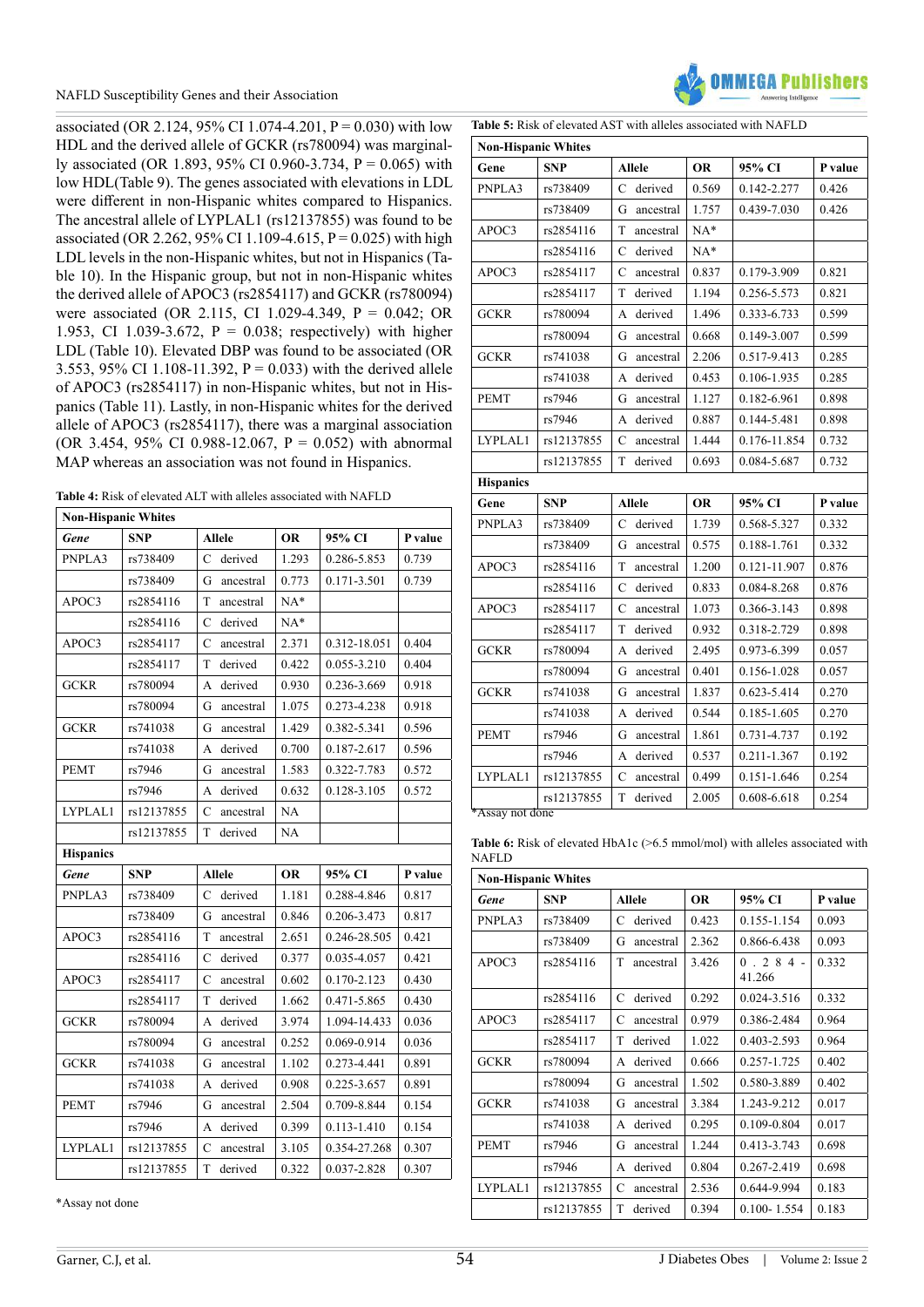

| <b>Hispanics</b> |            |                |                |                 |         |  |  |
|------------------|------------|----------------|----------------|-----------------|---------|--|--|
| Gene             | <b>SNP</b> | <b>Allele</b>  | <b>OR</b>      | 95% CI          | P value |  |  |
| PNPLA3           | rs738409   | derived<br>C   | 0.504          | 0.153-1.665     | 0.261   |  |  |
|                  | rs738409   | G<br>ancestral | 1.983          | $0.601 - 6.547$ | 0.261   |  |  |
| APOC3            | rs2854116  | T<br>ancestral | 4959<br>826.09 | $0.000 - 1$     | 0.994   |  |  |
|                  | rs2854116  | derived<br>C   | 0.000          | $0.000 - 1$     | 0.994   |  |  |
| APOC3            | rs2854117  | C<br>ancestral | 1.398          | 0.463-4.217     | 0.552   |  |  |
|                  | rs2854117  | T<br>derived   | 0.715          | 0.237-2.158     | 0.552   |  |  |
| <b>GCKR</b>      | rs780094   | derived<br>A   | 1.505          | $0.553 - 4.100$ | 0.424   |  |  |
|                  | rs780094   | G<br>ancestral | 0.664          | 0.244-1.809     | 0.424   |  |  |
| GCKR             | rs741038   | G<br>ancestral | 1.474          | 0.458-4.749     | 0.515   |  |  |
|                  | rs741038   | derived<br>A   | 0.678          | 0.211-2.184     | 0.515   |  |  |
| <b>PEMT</b>      | rs7946     | G<br>ancestral | 0.830          | $0.319 - 2.158$ | 0.702   |  |  |
|                  | rs7946     | derived<br>A   | 1.205          | 0.463-3.135     | 0.702   |  |  |
| LYPLAL1          | rs12137855 | C<br>ancestral | 0.801          | 0.183-3.499     | 0.768   |  |  |
|                  | rs12137855 | т<br>derived   | 1.249          | 0.286-5.457     | 0.768   |  |  |

| <b>Non-Hispanic Whites</b> |            |               |                 |                   |         |  |  |
|----------------------------|------------|---------------|-----------------|-------------------|---------|--|--|
| Gene                       | <b>SNP</b> | Allele        | <b>Estimate</b> | 95% CI            | P value |  |  |
| PNPLA3                     | rs738409   | C derived     | $-0.389$        | $-2.873 - 2.095$  | 0.756   |  |  |
|                            | rs738409   | G ancestral   | 0.389           | $-2.095 - 2.873$  | 0.756   |  |  |
| APOC3                      | rs2854116  | T ancestral   | 5.883           | 1.165-10.601      | 0.015   |  |  |
|                            | rs2854116  | C derived     | $-5.883$        | $-10.601 - 1.165$ | 0.015   |  |  |
| APOC3                      | rs2854117  | C ancestral   | $-1.166$        | $-3.730 - 1.397$  | 0.368   |  |  |
|                            | rs2854117  | T derived     | 1.166           | $-1.397 - 3.730$  | 0.368   |  |  |
| <b>GCKR</b>                | rs780094   | A derived     | 0.717           | $-1.686 - 3.119$  | 0.555   |  |  |
|                            | rs780094   | G ancestral   | $-0.717$        | $-3.119 - 1.686$  | 0.555   |  |  |
| <b>GCKR</b>                | rs741038   | G ancestral   | 1.128           | $-1.278 - 3.535$  | 0.354   |  |  |
|                            | rs741038   | A derived     | $-1.128$        | $-3.535 - 1.278$  | 0.354   |  |  |
| <b>PEMT</b>                | rs7946     | G ancestral   | 0.274           | $-2.659 - 3.207$  | 0.853   |  |  |
|                            | rs7946     | A derived     | $-0.274$        | $-3.207 - 2.659$  | 0.853   |  |  |
| LYP-<br>LAL1               | rs12137855 | C ancestral   | 1.479           | $-1.445 - 4.402$  | 0.317   |  |  |
|                            | rs12137855 | T derived     | $-1.479$        | $-4.402 - 1.445$  | 0.317   |  |  |
| <b>Hispanics</b>           |            |               |                 |                   |         |  |  |
| <b>Gene</b>                | <b>SNP</b> | <b>Allele</b> | <b>Estimate</b> | 95% CI            | P value |  |  |
| PNPLA3                     | rs738409   | C derived     | $-2.723$        | $-5.992 - 0.547$  | 0.101   |  |  |
|                            | rs738409   | G ancestral   | 2.723           | $-0.547 - 5.992$  | 0.101   |  |  |
| APOC3                      | rs2854116  | T ancestral   | 2.445           | $-4.815 - 9.705$  | 0.503   |  |  |
|                            | rs2854116  | C derived     | $-2.445$        | $-9.705 - 4.815$  | 0.503   |  |  |
| APOC3                      | rs2854117  | C ancestral   | $-2.012$        | $-5.181 - 1.156$  | 0.209   |  |  |
|                            | rs2854117  | T derived     | 2.012           | $-1.156 - 5.181$  | 0.209   |  |  |
| <b>GCKR</b>                | rs780094   | A derived     | 1.052           | $-1.772 - 3.876$  | 0.459   |  |  |
|                            | rs780094   | G ancestral   | $-1.052$        | $-3.876 - 1.772$  | 0.459   |  |  |
| <b>GCKR</b>                | rs741038   | G ancestral   | $-1.189$        | $-4.463 - 2.086$  | 0.471   |  |  |
|                            | rs741038   | A derived     | 1.189           | $-2.086 - 4.463$  | 0.471   |  |  |
| <b>PEMT</b>                | rs7946     | G ancestral   | $-2.529$        | $-5.189 - 0.131$  | 0.062   |  |  |
|                            | rs7946     | A derived     | 2.529           | $-0.131 - 5.189$  | 0.062   |  |  |
| $L Y P -$<br>LAL1          | rs12137855 | C ancestral   | 3.339           | $-0.372 - 7.049$  | 0.077   |  |  |
|                            | rs12137855 | T derived     | $-3.339$        | $-7.049 - 0.372$  | 0.077   |  |  |

|  | Table 8: Risk of elevated triglycerides with alleles associated with NAFLD |  |  |  |  |
|--|----------------------------------------------------------------------------|--|--|--|--|
|--|----------------------------------------------------------------------------|--|--|--|--|

| <b>Non-Hispanic Whites</b> |            |                             |           |              |         |  |  |
|----------------------------|------------|-----------------------------|-----------|--------------|---------|--|--|
| Gene                       | <b>SNP</b> | <b>Allele</b>               | <b>OR</b> | 95% CI       | P value |  |  |
| PNPLA3                     | rs738409   | C<br>derived                | 0.553     | 0.269-1.137  | 0.107   |  |  |
|                            | rs738409   | G<br>ancestral              | 1.809     | 0.880-3.719  | 0.107   |  |  |
| APOC3                      | rs2854116  | T<br>ancestral              | 1.186     | 0.310-4.542  | 0.803   |  |  |
|                            | rs2854116  | derived<br>$\mathsf{C}$     | 0.843     | 0.220-3.229  | 0.803   |  |  |
| APOC3                      | rs2854117  | $\overline{C}$<br>ancestral | 0.903     | 0.455-1.791  | 0.770   |  |  |
|                            | rs2854117  | T<br>derived                | 1.107     | 0.558-2.196  | 0.770   |  |  |
| <b>GCKR</b>                | rs780094   | derived<br>А                | 0.756     | 0.398-1.435  | 0.392   |  |  |
|                            | rs780094   | G<br>ancestral              | 1.324     | 0.697-2.513  | 0.392   |  |  |
| <b>GCKR</b>                | rs741038   | G<br>ancestral              | 1.788     | 0.913-3.503  | 0.090   |  |  |
|                            | rs741038   | derived<br>А                | 0.559     | 0.285-1.096  | 0.090   |  |  |
| <b>PEMT</b>                | rs7946     | G<br>ancestral              | 1.202     | 0.551-2.622  | 0.644   |  |  |
|                            | rs7946     | derived<br>А                | 0.832     | 0.381-1.814  | 0.644   |  |  |
| LYPLAL1                    | rs12137855 | C<br>ancestral              | 0.814     | 0.370-1.789  | 0.608   |  |  |
|                            | rs12137855 | derived<br>T                | 1.229     | 0.559-2.703  | 0.608   |  |  |
| <b>Hispanics</b>           |            |                             |           |              |         |  |  |
|                            |            |                             |           |              |         |  |  |
| Gene                       | <b>SNP</b> | <b>Allele</b>               | <b>OR</b> | 95% CI       | P value |  |  |
| PNPLA3                     | rs738409   | derived<br>C                | 0.903     | 0.378-2.157  | 0.819   |  |  |
|                            | rs738409   | G<br>ancestral              | 1.107     | 0.464-2.644  | 0.819   |  |  |
| APOC3                      | rs2854116  | T<br>ancestral              | 2.270     | 0.238-21.665 | 0.476   |  |  |
|                            | rs2854116  | derived<br>C                | 0.440     | 0.046-4.203  | 0.476   |  |  |
| APOC3                      | rs2854117  | C<br>ancestral              | 1.101     | 0.476-2.547  | 0.822   |  |  |
|                            | rs2854117  | T<br>derived                | 0.908     | 0.393-2.100  | 0.822   |  |  |
| <b>GCKR</b>                | rs780094   | derived<br>А                | 0.854     | 0.406-1.794  | 0.676   |  |  |
|                            | rs780094   | G<br>ancestral              | 1.171     | 0.557-2.461  | 0.676   |  |  |
| <b>GCKR</b>                | rs741038   | G<br>ancestral              | 1.480     | 0.609-3.597  | 0.387   |  |  |
|                            | rs741038   | derived<br>A                | 0.676     | 0.278-1.643  | 0.387   |  |  |
| <b>PEMT</b>                | rs7946     | G<br>ancestral              | 0.790     | 0.383-1.627  | 0.522   |  |  |
|                            | rs7946     | derived<br>А                | 1.266     | 0.615-2.609  | 0.522   |  |  |
| LYPLAL1                    | rs12137855 | C<br>ancestral              | 1.174     | 0.435-3.169  | 0.752   |  |  |

**Table 9:** Risk of low HDL with alleles associated with NAFLD

| <b>Non-Hispanic Whites</b> |            |                |           |             |         |  |  |
|----------------------------|------------|----------------|-----------|-------------|---------|--|--|
| Gene                       | <b>SNP</b> | <b>Allele</b>  | <b>OR</b> | 95% CI      | P value |  |  |
| PNPLA3                     | rs738409   | derived<br>C   | 0.722     | 0.366-1.426 | 0.349   |  |  |
|                            | rs738409   | G<br>ancestral | 1.385     | 0.701-2.735 | 0.349   |  |  |
| APOC3                      | rs2854116  | T<br>ancestral | 0.671     | 0.161-2.800 | 0.585   |  |  |
|                            | rs2854116  | derived<br>C   | 1.489     | 0.357-6.210 | 0.585   |  |  |
| APOC3                      | rs2854117  | C<br>ancestral | 1.032     | 0.512-2.080 | 0.929   |  |  |
|                            | rs2854117  | T<br>derived   | 0.969     | 0.481-1.952 | 0.929   |  |  |
| <b>GCKR</b>                | rs780094   | derived<br>A   | 1.893     | 0.960-3.734 | 0.065   |  |  |
|                            | rs780094   | G<br>ancestral | 0.528     | 0.268-1.042 | 0.065   |  |  |
| <b>GCKR</b>                | rs741038   | ancestral<br>G | 2.124     | 1.074-4.201 | 0.030   |  |  |
|                            | rs741038   | derived<br>A   | 0.471     | 0.238-0.931 | 0.030   |  |  |
| <b>PEMT</b>                | rs7946     | ancestral<br>G | 0.561     | 0.244-1.291 | 0.174   |  |  |
|                            | rs7946     | derived<br>A   | 1.781     | 0.775-4.095 | 0.174   |  |  |
| LYPLAL1                    | rs12137855 | C<br>ancestral | 0.752     | 0.343-1.652 | 0.478   |  |  |
|                            | rs12137855 | T<br>derived   | 1.329     | 0.605-2.918 | 0.478   |  |  |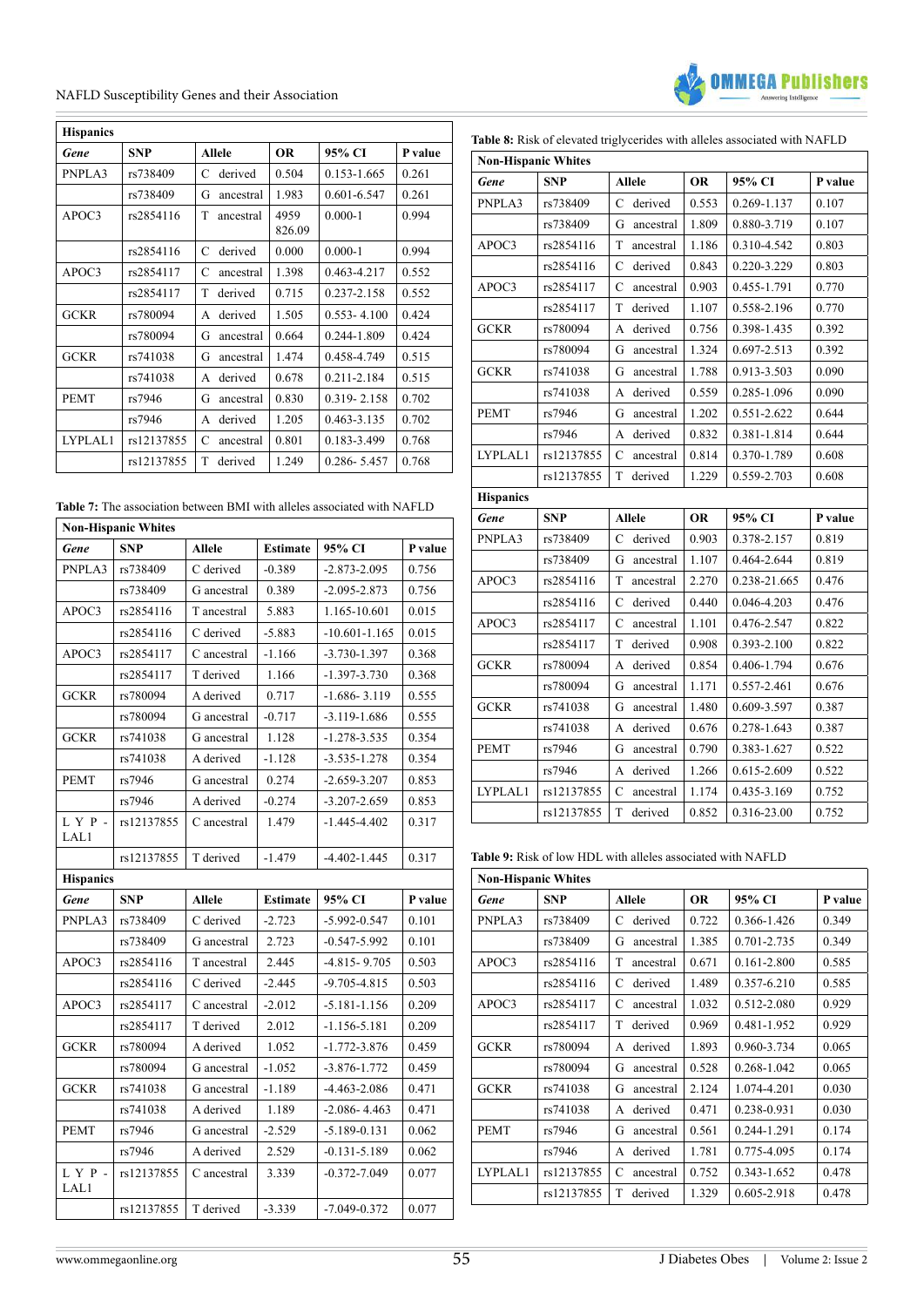

| <b>Hispanics</b> |            |                |           |             |         |  |  |
|------------------|------------|----------------|-----------|-------------|---------|--|--|
| Gene             | <b>SNP</b> | <b>Allele</b>  | <b>OR</b> | 95% CI      | P value |  |  |
| PNPLA3           | rs738409   | derived<br>C   | 1.435     | 0.612-3.366 | 0.406   |  |  |
|                  | rs738409   | G<br>ancestral | 0.697     | 0.297-1.634 | 0.406   |  |  |
| APOC3            | rs2854116  | T<br>ancestral | 0.880     | 0.137-5.671 | 0.893   |  |  |
|                  | rs2854116  | derived<br>C   | 1.136     | 0.176-7.323 | 0.893   |  |  |
| APOC3            | rs2854117  | C<br>ancestral | 0.976     | 0.433-2.199 | 0.953   |  |  |
|                  | rs2854117  | derived<br>T   | 1.025     | 0.455-2.310 | 0.953   |  |  |
| <b>GCKR</b>      | rs780094   | derived<br>A   | 1.458     | 0.709-2.994 | 0.305   |  |  |
|                  | rs780094   | G<br>ancestral | 0.686     | 0.334-1.409 | 0.305   |  |  |
| <b>GCKR</b>      | rs741038   | G<br>ancestral | 0.812     | 0.351-1.881 | 0.628   |  |  |
|                  | rs741038   | derived<br>A   | 1.231     | 0.532-2.849 | 0.628   |  |  |
| <b>PEMT</b>      | rs7946     | G<br>ancestral | 1.018     | 0.509-2.037 | 0.960   |  |  |
|                  | rs7946     | derived<br>A   | 0.982     | 0.491-1.965 | 0.960   |  |  |
| LYPLAL1          | rs12137855 | C<br>ancestral | 1.072     | 0.407-2.819 | 0.888   |  |  |
|                  | rs12137855 | T<br>derived   | 0.933     | 0.355-2.454 | 0.888   |  |  |

|  |  |  |  | <b>Table 10:</b> Risk of elevated LDL with alleles associated with NAFLD |  |
|--|--|--|--|--------------------------------------------------------------------------|--|
|  |  |  |  |                                                                          |  |

| <b>Non-Hispanic Whites</b> |            |                          |           |              |         |  |  |
|----------------------------|------------|--------------------------|-----------|--------------|---------|--|--|
| Gene                       | <b>SNP</b> | <b>Allele</b>            | <b>OR</b> | 95% CI       | P value |  |  |
| PNPLA3                     | rs738409   | derived<br>C             | 1.256     | 0.691-2.284  | 0.455   |  |  |
|                            | rs738409   | G<br>ancestral           | 0.796     | 0.438-1.448  | 0.455   |  |  |
| APOC3                      | rs2854116  | T<br>ancestral           | 1.447     | 0.433-4.836  | 0.549   |  |  |
|                            | rs2854116  | derived<br>C             | 0.691     | 0.207-2.310  | 0.549   |  |  |
| APOC3                      | rs2854117  | $\mathbf C$<br>ancestral | 0.815     | 0.443-1.498  | 0.510   |  |  |
|                            | rs2854117  | T<br>derived             | 1.228     | 0.667-2.258  | 0.510   |  |  |
| <b>GCKR</b>                | rs780094   | derived<br>A             | 0.874     | 0.494-1.546  | 0.643   |  |  |
|                            | rs780094   | G<br>ancestral           | 1.144     | 0.647-2.025  | 0.643   |  |  |
| <b>GCKR</b>                | rs741038   | G<br>ancestral           | 1.517     | 0.831-2.769  | 0.174   |  |  |
|                            | rs741038   | derived<br>A             | 0.659     | 0.361-1.203  | 0.174   |  |  |
| <b>PEMT</b>                | rs7946     | G<br>ancestral           | 0.957     | 0.475-1.929  | 0.903   |  |  |
|                            | rs7946     | derived<br>А             | 1.045     | 0.519-2.105  | 0.903   |  |  |
| LYPLAL1                    | rs12137855 | C<br>ancestral           | 2.262     | 1.109-4.615  | 0.025   |  |  |
|                            | rs12137855 | T<br>derived             | 0.442     | 0.217-0.902  | 0.025   |  |  |
| <b>Hispanics</b>           |            |                          |           |              |         |  |  |
| Gene                       | <b>SNP</b> | <b>Allele</b>            | <b>OR</b> | 95% CI       | P value |  |  |
| PNPLA3                     | rs738409   | derived<br>C             | 0.816     | 0.391-1.703  | 0.589   |  |  |
|                            | rs738409   | G<br>ancestral           | 1.225     | 0.587-2.556  | 0.589   |  |  |
| APOC3                      | rs2854116  | T<br>ancestral           | 4.869     | 0.954-24.838 | 0.057   |  |  |
|                            | rs2854116  | derived<br>C             | 0.205     | 0.040-1.048  | 0.057   |  |  |
| APOC3                      | rs2854117  | $\mathbf C$<br>ancestral | 0.473     | 0.230-0.972  | 0.042   |  |  |
|                            | rs2854117  | T<br>derived             | 2.115     | 1.029-4.349  | 0.042   |  |  |
| <b>GCKR</b>                | rs780094   | derived<br>А             | 1.953     | 1.039-3.672  | 0.038   |  |  |
|                            | rs780094   | ancestral<br>G           | 0.512     | 0.272-0.963  | 0.038   |  |  |
| <b>GCKR</b>                | rs741038   | G<br>ancestral           | 0.833     | 0.405-1.714  | 0.619   |  |  |
|                            | rs741038   | derived<br>А             | 1.201     | 0.583-2.472  | 0.619   |  |  |
| <b>PEMT</b>                | rs7946     | G<br>ancestral           | 0.674     | 0.369-1.230  | 0.198   |  |  |
|                            | rs7946     | derived<br>A             | 1.484     | 0.813-2.707  | 0.198   |  |  |
| LYPLAL1                    | rs12137855 | C<br>ancestral           | 1.583     | 0.685-3.657  | 0.282   |  |  |
|                            | rs12137855 | derived<br>T             | 0.632     | 0.273-1.459  | 0.282   |  |  |

| <b>Non-Hispanic Whites</b> |            |                          |           |              |         |
|----------------------------|------------|--------------------------|-----------|--------------|---------|
| Gene                       | <b>SNP</b> | <b>Allele</b>            | <b>OR</b> | 95% CI       | P value |
| PNPLA3                     | rs738409   | derived<br>C             | $NA*$     |              |         |
|                            | rs738409   | G<br>ancestral           | $NA*$     |              |         |
| APOC3                      | rs2854116  | T<br>ancestral           | $NA*$     |              |         |
|                            | rs2854116  | derived<br>$\mathbf C$   | $NA*$     |              |         |
| APOC3                      | rs2854117  | $\mathbf C$<br>ancestral | 0.281     | 0.088-0.902  | 0.033   |
|                            | rs2854117  | derived<br>T             | 3.553     | 1.108-11.392 | 0.033   |
| <b>GCKR</b>                | rs780094   | derived<br>А             | 1.009     | 0.288-3.535  | 0.988   |
|                            | rs780094   | ancestral<br>G           | 0.991     | 0.283-3.470  | 0.988   |
| <b>GCKR</b>                | rs741038   | ancestral<br>G           | 0.676     | 0.174-2.624  | 0.571   |
|                            | rs741038   | derived<br>A             | 1.480     | 0.381-5.749  | 0.571   |
| <b>PEMT</b>                | rs7946     | G<br>ancestral           | 0.237     | 0.027-2.052  | 0.191   |
|                            | rs7946     | derived<br>A             | 4.213     | 0.487-36.416 | 0.191   |
| LYPLAL1                    | rs12137855 | C<br>ancestral           | 1.028     | 0.219-4.819  | 0.972   |
|                            | rs12137855 | T<br>derived             | 0.973     | 0.208-4.558  | 0.972   |
| <b>Hispanics</b>           |            |                          |           |              |         |
| Gene                       | <b>SNP</b> | <b>Allele</b>            | <b>OR</b> | 95% CI       | P value |
| PNPLA3                     | rs738409   | C<br>derived             | 2.475     | 0.494-12.388 | 0.270   |
|                            | rs738409   | G<br>ancestral           | 0.404     | 0.081-2.023  | 0.270   |
| APOC3                      | rs2854116  | T<br>ancestral           | $NA*$     |              |         |
|                            | rs2854116  | derived<br>C             | $NA*$     |              |         |
| APOC3                      | rs2854117  | C<br>ancestral           | $NA*$     |              |         |
|                            | rs2854117  | T<br>derived             | $NA*$     |              |         |
| <b>GCKR</b>                | rs780094   | derived<br>А             | 1.213     | 0.341-4.318  | 0.765   |
|                            | rs780094   | G<br>ancestral           | 0.824     | 0.232-2.933  | 0.765   |
| <b>GCKR</b>                | rs741038   | G<br>ancestral           | 1.624     | 0.366-7.205  | 0.524   |
|                            | rs741038   | A<br>derived             | 0.616     | 0.139-2.732  | 0.524   |
| <b>PEMT</b>                | rs7946     | G<br>ancestral           | 0.773     | 0.212-2.818  | 0.697   |
|                            | rs7946     | derived<br>A             | 1.293     | 0.355-4.711  | 0.697   |
| LYPLAL1                    | rs12137855 | C<br>ancestral           | 2.439     | 0.270-22.058 | 0.427   |
|                            | rs12137855 | T<br>derived             | 0.410     | 0.045-3.708  | 0.427   |

\*Assay not done

In summary, the derived allele of GCKR (rs780094) was associated with elevations of the liver enzymes ALT and AST that may be indicators of liver damage in Hispanics. NA-FLD susceptibility genes were not associated with HbA1c, TG, HDL, DBP, and MAP in Hispanics, but they were associated with these indicators in non-Hispanic whites. For the NAFLD susceptibility SNPs measured in this study there was no single SNP that was associated with indicators in both the Hispanic and non-Hispanic white population. In both the non-Hispanic white and Hispanic groups, two indicators were associated with different SNPs. Increased BMI was associated with one SNP (APOC3, rs2854116, ancestral) in the non-Hispanic whites and with two different SNPs (PNPLA3, rs738409, ancestral; PEMT, rs7946, derived) in Hispanics. An elevated LDL was significantly associated with one SNP in the non-Hispanic whites (LYPLAL1, rs12137855, ancestral) and two SNPs in Hispanics (APOC3 rs2854117, derived; GCKR rs780094, derived).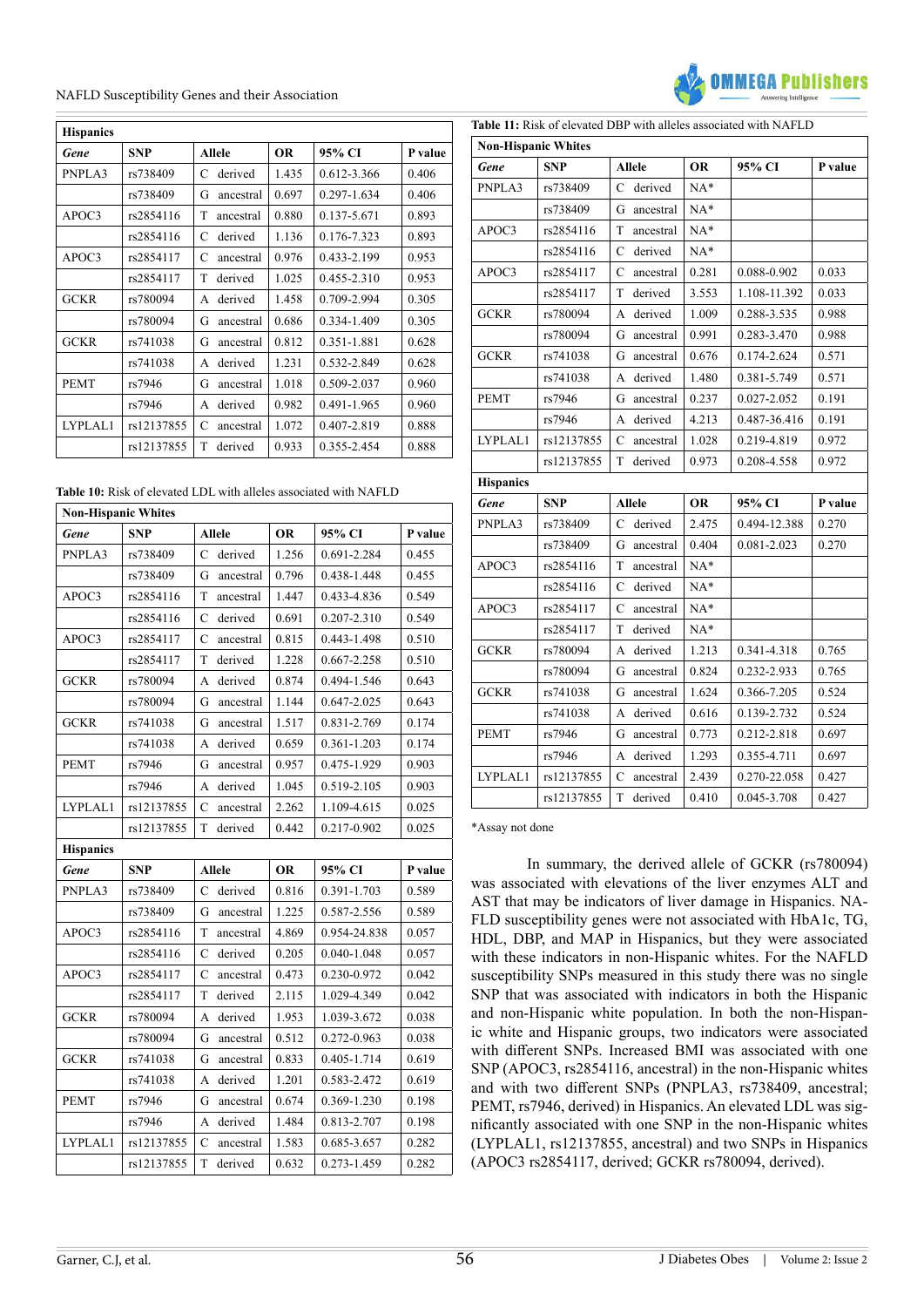

#### **Discussion**

In this study, we found 8 SNPs in 5 NAFLD susceptibility genes that were significantly or marginally associated with selected indicators for NAFLD, metabolic syndrome, overweight, obesity, insulin resistance, type 2 diabetes, hypertension, or dyslipidemia. No one SNP was associated with the same indicator in both the non-Hispanic white and Hispanic groups in this population.ALT and AST are often used to screen for NAFLD, however they are neither sensitive nor specific enough to use for routine diagnosis of NAFLD because elevated liver enzymes are also associated with other liver diseases including hepatitis and cirrhosis. We found that the derived allele of GCKR (rs780094) was significantly associated with elevations in ALT and marginally associated with elevations in AST in the Hispanic group. Thus, the derived allele may increase the risk of liver damage as evidenced by elevations in ALT and AST. However, none of these gene polymorphisms were associated with elevated levels of ALT and AST in the non-Hispanic whites.

Metabolic syndrome is considered a risk factor for NA-FLD and evidence suggests that NAFLD is a manifestation of metabolic syndrome<sup>[3,30,31]</sup>. Three indicators of metabolic syndrome were examined in our study; BMI to estimate overweight/ obesity, high TG and low HDL levels which, when taken together as a ratio, are indicators of insulin resistance, and BP as a clinical measure of hypertension (SBP, DBP, MAP). Body fat distribution data for this study was unavailable and constitutes a limitation of this study because abdominal obesity as measured by waist circumference has been shown to be strongly associated with NAFLD[\[30\].](#page-11-13) A high BMI may also be seen in muscular individuals who are not over fat and therefore not necessarily at risk for NAFLD.

A significant association with increased BMI and the ancestral allele of APOC3 (rs2854116) was found in non-Hispanic whites. Interestingly, 100% of both non-Hispanic whites and Hispanics had one or more of the ancestral alleles for APOC3 and no one in this population had two of the derived alleles (See Table 3). We found a marginal association with increased BMI and the derived allele of PEMT (rs7946) in Hispanics only. The derived allele of PEMT (rs7946) was significantly more frequent in the non-Hispanic whites in our population (98% vs. 78% respectively). Moreover, a marginal association was found in the Hispanic group for increased BMI with the ancestral allele of PNP-LA3 (rs738409). In our population, Hispanics had a significantly higher percentage (75.8%) of one or more of the ancestral alleles of PNPLA3 (rs738409) than non-Hispanic whites (40.9%). The derived allele of APOC3 (rs2854116) and PNPLA3 (rs738409) may protect against overweight and obesity whereas the derived allele of PEMT (rs7946) may be associated with increased BMI. This data may suggest that Hispanics in NM may be more susceptible to NAFLD because obesity is strongly associated with hepatic steatosis<sup>[\[11\]](#page-11-7)</sup>. Obesity, insulin resistance, increased serum levels of ALT, and lower serum TG have been linked to an increased risk of having the derived allele of PNPLA3 (rs738409) (I148M; GG) in a cohort of 18,921 obese European individuals from Scotland and Sweden<sup>[\[11\]](#page-11-7)</sup>. This PNPLA3 SNP reduces function and causes impaired hepatic TG efflux thus lowering serum TG and increasing liver fat retention<sup>[\[11\]](#page-11-7)</sup>. A 1.9-fold increase of the NAFLD activity score, which evaluates histological changes by summing the scores for steatosis, hepatocellular ballooning

and lobular inflammation, has also been associated with the derived allele of PNPLA3 (rs738409) in autopsies conducted in adult victims (n=405; Caucasian 326, Hispanic 30, Black 38, Other 11) of automobile accidents in Kansas and Missouri<sup>[32]</sup>. Petit et al demonstrated that liver fibrosis was associated with this PNPLA3 I148M carriage in individuals with type 2 diabetes[\[12\]](#page-11-16). There may be an increased risk of the progression of liver disease in individuals with the derived GG alleles because patients who needed a liver transplant were twice as likely to have this polymorphism $[13]$ . The carriage of I148M is associated with the development and severity of NAFLD likely by the mecha-nism of reduced TG catabolism<sup>[\[14\]](#page-11-8)</sup>.

An elevated TG to HDL ratio  $>$  3 is used as an indica-tor of insulin resistance<sup>[\[33-35\]](#page-11-18)</sup>. In the non-Hispanic white group only, low HDL was found to be related to two different SNPs in the GCKR gene. Low HDL was significantly associated with the ancestral allele of GCKR (rs741038) and marginally associated with the derived allele of GCKR (rs780094). The derived allele may be protective in GCKR (rs741038) and detrimental in GCKR (rs780094) for lowering HDL. An association of low HDL and elevated blood TG was not observed in this Hispanic population. However, a marginal association in the non-Hispanic whites for higher TG was observed with the ancestral allele of GCKR (rs741038). These data support the possibility that in non-Hispanic whites in NM, the GCKR ancestral gene may be associated with a higher risk of insulin resistance. The derived allele of GCKR (rs741038) may be protective. However, the derived allele of GCKR (rs780094) is associated with high insulin levels[\[23\].](#page-11-19)

Limited data suggests that food may interact with GCKR (rs780094). In a recent meta-analysis, a higher number of reported whole grain servings compared to a lower number of reported servings was associated with lower fasting insulin levels in all individuals (n=33,784 European adults). However, the benefit was less in those carrying the GCKR (rs780094) derived allele compared with those carrying the ancestral allele<sup>[23]</sup>. In other studies, the derived allele of GCKR (rs780094) has been found to be associated with insulin resistance<sup>[15,17]</sup>. Each additional copy of the T-allele resulting from the C to T mutation of GCKR (rs780094) was associated with higher blood TG, CRP, post-OGTT glucose levels, higher prevalence of the metabolic syndrome, and with lower fasting glucose, fasting insulin and HOMA-IR in 10,929 non-Hispanic white but not 3,960 African American adult participants of the Atherosclerosis Risk In Communities (ARIC) Study<sup>[15,16]</sup>. Additionally, in a meta-analysis including 99,702 cases and 199,275 controls (70% Caucasian, 30% Asian; adults), a significant association was found between an elevated risk of type 2 diabetes and the GCKR (rs780094) derived allele<sup>[17]</sup>. In summary, the studies are divided and most studies have been conducted in non-Hispanic whites. It is currently unclear what the actual association with type 2 diabetes is for the GCKR (rs780094) derived allele. In a study of the other SNP, GCKR (rs741038), for which the ancestral allele was associated with both hypertriglyceridemia and low HDL in our study, other researchers showed the greatest decrease in TG in over weight subjects (Canadians; n= 208; 96 male, 112 Female; age  $30.82 \pm 8.66$ ; BMI 27.84  $\pm$  3.73) with the derived allele of GCKR (rs741038) after fish oil supplementation when on a high carbohydrate diet<sup>[28]</sup>. These data suggest that those with the ancestral allele may not benefit from n-3 fish oil as much as those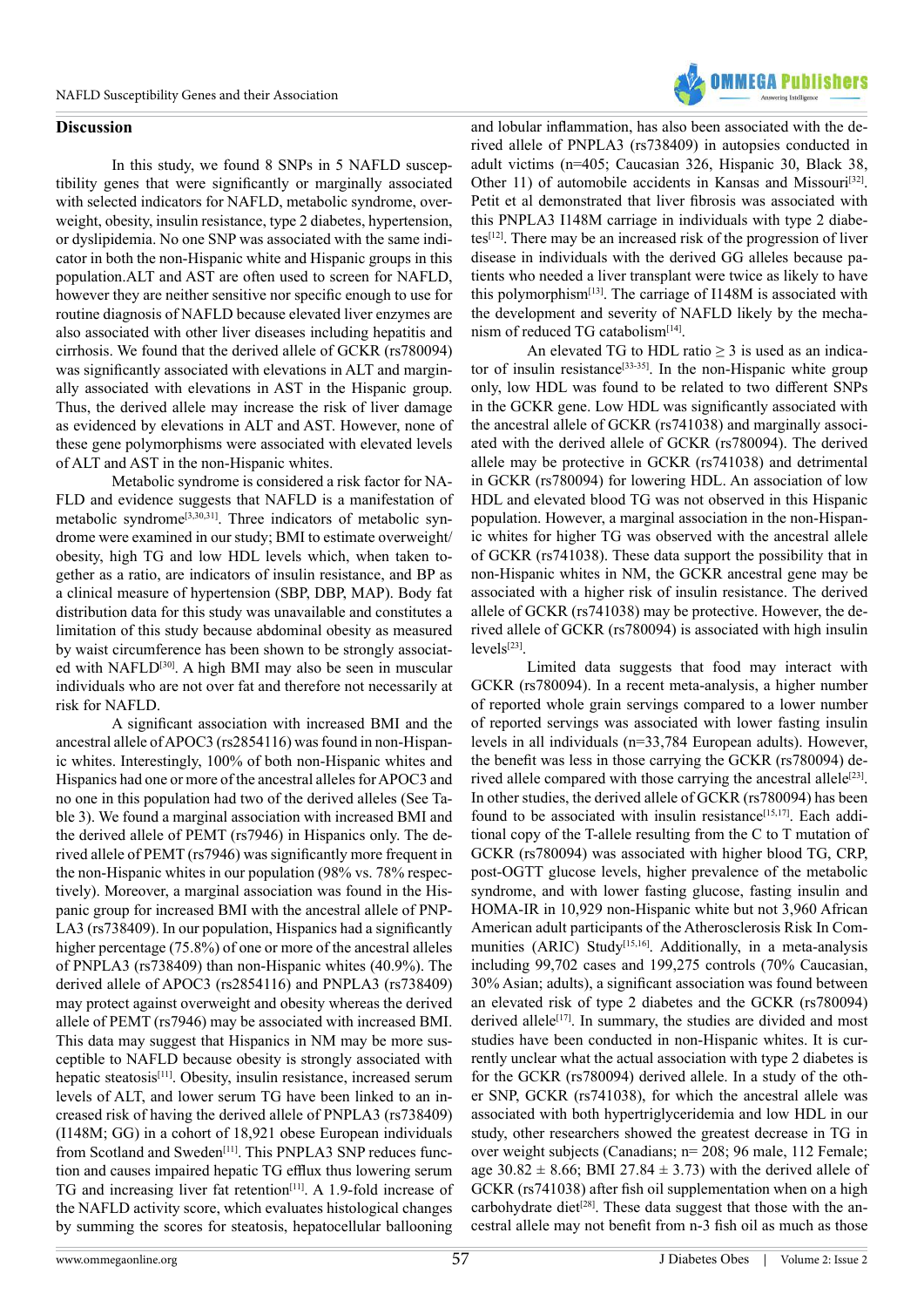with the derived allele. Approximately 90% of both non-Hispanic whites and Hispanics in the New Mexican population carried the derived allele of GCKR (rs741038). Thus, an increase in n-3 fatty acid intake may be very important for this New Mexican population for lowering insulin resistance.

No association was found in either population for systolic blood pressure in APOC3 (rs2854117) although a significant association for elevated diastolic blood pressure with the derived allele was found in the non-Hispanic white group. Additionally, in the non-Hispanic whites, there was a marginal association with low MAP in the same derived allele of APOC3 (rs2854117). The derived allele may contribute to the vulnerability of abnormal blood pressure. No association with any of the NAFLD genes was found with these indicators of hypertension in the Hispanic population.

Type 2 diabetes may be preceded by metabolic syndrome including the previously discussed insulin resistance, dyslipidemia, and hypertension. In our study, we used HbA1c as a biomarker for type 2 diabetes. A significant association for elevated HbA1c was seen in the non-Hispanic white population for the ancestral allele of GCKR (rs741038). A marginal association was evident for the ancestral allele of PNPLA3 (rs738409) with high HbA1c. The derived allele of GCKR (rs741038) and PNPLA3 (rs738409) may have a protective effect against the development of type 2 diabetes. Associations were not found in the Hispanic group for HbA1c for any SNP.

Individuals with metabolic syndrome have a higher risk for developing cardiovascular disease. Elevated LDL and total cholesterol were the indicators used to evaluate risk factors for cardiovascular disease that were measured in our study. No NA-FLD susceptibility genes were associated with total cholesterol levels. However, 3 genes were associated with LDL. Associations were found in both ethnicities for elevated LDL but with different genes in each ethnicity. A significant association with higher LDL levels was seen in the non-Hispanic white group for LYPLAL1 (rs12137855) and those with the ancestral gene had higher odds of having elevated LDL, suggesting the derived allele may be associated with lower LDL levels. Moreover, in the Hispanic group, a significant association was observed between high LDL and the derived allele for both APOC3 (rs2854117) and GCKR (rs780094). In both of these SNPs (APOC3 rs2854117; GCKR rs780094), the derived allele may be associated with an increased susceptibility for higher LDL levels.

In this study, there were different genes associated with each indicator in non-Hispanic whites compared to Hispanics. There was not a single SNP associated with the same indicator in both the non-Hispanic white or Hispanic groups. In different ethnicities, it may be possible that one SNP could mask another SNP. There may be other genes that were not tested in this study that may have an effect on the SNPs we tested. Gene-gene interactions are still not fully understood. The genes evaluated in this study have been associated with different responses to specific foods or nutrients in feeding studies. Further research is needed to determine the responses to foods on gene polymorphisms.

# **Conclusion**

In this population of non-Hispanic whites and Hispanics, who attended a clinic in northeast Albuquerque, NM, both the derived and ancestral allele was found for all of the



NAFLD susceptibility genes. For APOC3 there were only heterozygotes for the derived allele whereas for all other genes tested, both heterozygotes and homozygotes were found. The percentages of NAFLD allele frequencies in this cohort were similar in non-Hispanic whites and Hispanics except forPNP-LA3 (rs738409), FABP2 (rs1799883), and PEMT (rs7946) and for each of these genes the major allele was more frequent for non-Hispanic whites whereas in Hispanics the major and minor alleles had similar frequencies. The derived allele was the major allele of PNPLA3 (rs738409), GCKR (rs741038), and PEMT (rs7946) and the minor allele of APOC3 (rs2854116; rs2854117), GCKR (rs780094), FABP2 (rs1799883), and LY-PLAL1 (rs12137855) for non-Hispanic whites and Hispanics alike. Indicators of chronic disease were found to be associated with specific alleles in these NAFLD susceptibility SNPs that were never the same in the non-Hispanic white and Hispanic groups. The derived allele of GCKR (rs780094) was associated in Hispanics with elevated liver enzymes ALT and AST that are indicators of liver damage. In non-Hispanic whites but not in Hispanics, NAFLD genes were associated with elevated HbA1c, higher TG, lower HDL, increased DBP, and abnormal MAP. Two indicators were associated with different SNPs in both the non-Hispanic white and Hispanic groups.BMI was positively associated with ancestral APOC3 (rs2854116) in the non-Hispanic whites, while in Hispanics both ancestral PNPLA3 (rs738409) and derived PEMT (rs7946) were associated with increased BMI. In the non-Hispanic whites, LDL was significantly associated with ancestral LYPLAL1 (rs12137855) and in Hispanics with both derived APOC3 (rs2854117) and derived GCKR (rs780094).Further research is needed to determine the clinical significance of these relationships of chronic disease indicators with NAFLD susceptibility genes in these two ethnic groups. Early genetic screening in children may be a cost effective method for detecting the risk for NAFLD. A referral to a dietitian or other specialist for educational counseling targeted towards weight control, reduced consumption of sugar sweetened beverages, and increased physical activity are crucial strategies for preventing and potentially reversing NAFLD. In addition, more research regarding the interaction of nutrition with these genes that may impact the development of NAFLD, obesity and type 2 diabetes will facilitate the formulation of specific dietary guidelines for prevention and management in the non-Hispanic white and Hispanic population in NM.

**Conflict of Interest:** The authors declare no conflict of interest.

**Acknowledgements:** This project was supported in part by grants received from the National Center for Research Resources (5P20RR016480-12), the National Institute of General Medical Sciences (8P20GM103451-12), the National Center for Advancing Translational Sciences (8UL1TR000041), the Designated Health Research Funds for the University of New Mexico School of Medicine and Cardiovascular and Metabolic Disease Signature Program, and private donations for the investigation of genetic and metabolic diseases. We acknowledge the patient recruitment and blood draw help form three of the medical students at UNM including Ms. Quynh-Anh Bui, Ms. Joan Goldsworthy and Ms. Katherine Juarez. We thank Drs. Julie Broyles and Gretchen Ray to allow us to visit their UNM NE Heights Clinic and the Patients who participated in this study.